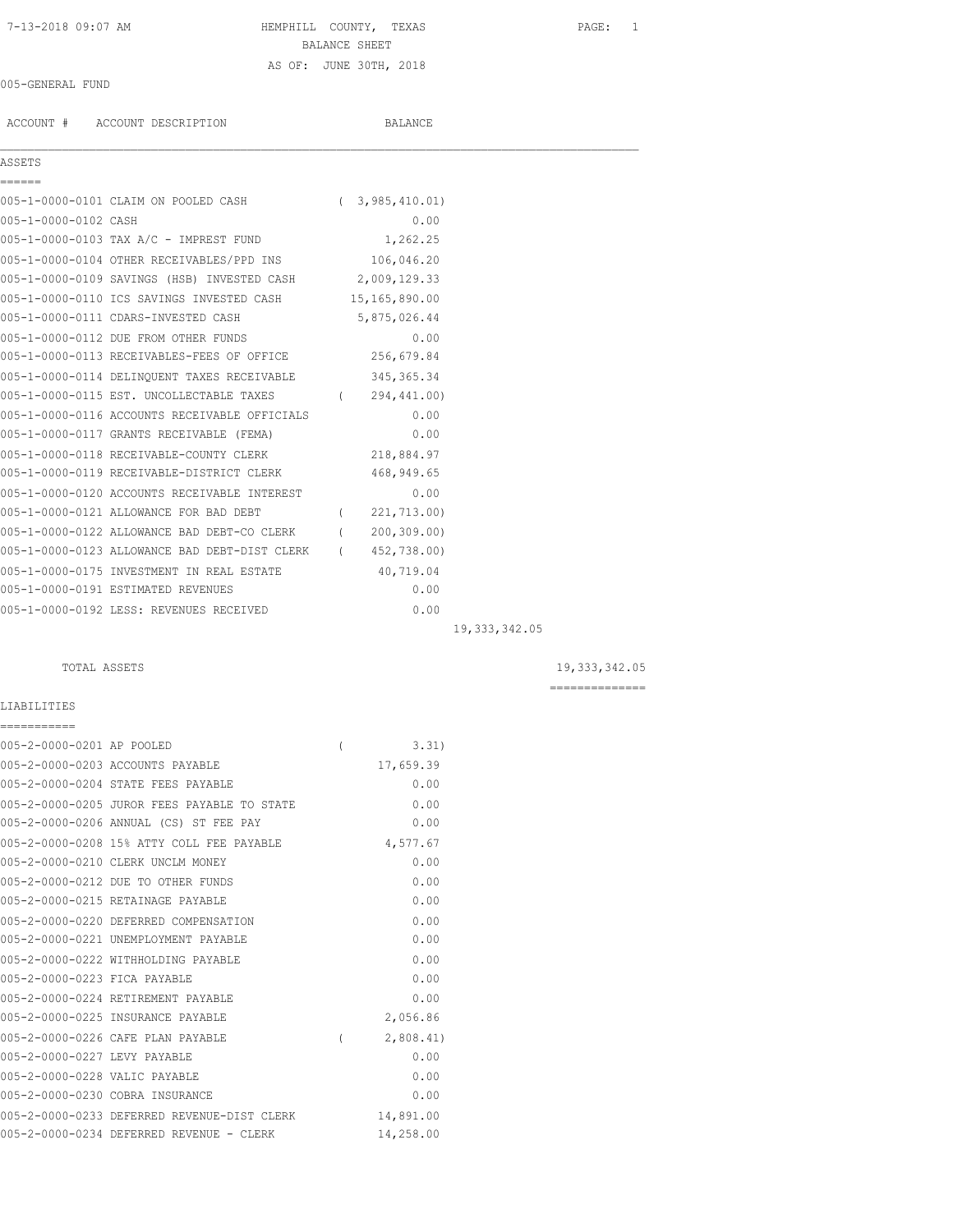7-13-2018 09:07 AM HEMPHILL COUNTY, TEXAS PAGE: 2

BALANCE SHEET

### AS OF: JUNE 30TH, 2018

### 005-GENERAL FUND

|                                | ACCOUNT # ACCOUNT DESCRIPTION                        | BALANCE   |  |
|--------------------------------|------------------------------------------------------|-----------|--|
|                                | 005-2-0000-0236 DEFERRED REVENUE - JP                | 24,401.00 |  |
|                                | 005-2-0000-0238 DEFERRED TAX REVENUE                 | 39,474.00 |  |
|                                | 005-2-0000-0261 SALES TAX REPORT                     | 2.28      |  |
| 005-2-0000-0281 APPROPRIATIONS |                                                      | 0.00      |  |
|                                | 005-2-0000-0282 LESS: EXPENDITURES                   | 0.00      |  |
|                                | 005-2-0000-0283 LESS: ENCUMBRANCES                   | 0.00      |  |
|                                | 005-2-0000-0290 PRIOR YR A/PAYABLE                   | 0.00      |  |
|                                | 005-2-0000-0301 1-CCC COURT COSTS COLLECTED          | 6,011.52  |  |
|                                | 005-2-0000-0306 6-BAIL BOND FEE                      | 499.50    |  |
|                                | 005-2-0000-0307 7-DNA CONVICTIONS                    | 0.00      |  |
|                                | 005-2-0000-0308 8-DNA CS COMM. SUPERVISION           | 0.00      |  |
|                                | 005-2-0000-0309 9-DNA JV TESTING FEE JV              | 0.00      |  |
|                                | 005-2-0000-0310 10-EMS TRAMA FUND                    | 276.72    |  |
|                                | 005-2-0000-0311 11-JPD-JUV PRO DIVERSION FEE         | 0.00      |  |
|                                | 005-2-0000-0312 12-JRF-JURY REIMBURSEMENT FEE 503.11 |           |  |
|                                | 005-2-0000-0313 13-IDF INDIGENT DEFENSE FEE 287.57   |           |  |
|                                | 005-2-0000-0314 14-MVF MOVING VIOLATION FEE          | 68.86     |  |
|                                | 005-2-0000-0315 15-STF STATE TRAFFIC FINE            | 1,522.73  |  |
|                                | 005-2-0000-0316 16-POF PEACE OFFICER FEES            | 98.20     |  |
|                                | 005-2-0000-0317 17-FTA FAILURE TO APPEAR             | 166.97    |  |
|                                | 005-2-0000-0318 18-JUD FUND CONSTITUTIONAL           | 165.03    |  |
|                                | 005-2-0000-0320 MCW-MOTOR CARRIER WT                 | 4,649.65  |  |
|                                | 005-2-0000-0321 TP-TIME PAYMENT FEE                  | 189.22    |  |
|                                | 005-2-0000-0322 DRF-DRIVING RECORDS FEE              | 0.00      |  |
|                                | 005-2-0000-0323 JS-JUDICIAL SUPPORT FEE              | 792.48    |  |
|                                | 005-2-0000-0324 TPDF-TRUANCY PREV DIV FUND           | 250.48    |  |
|                                | 005-2-0000-0325 SPECIALTY COURT                      | 364.64    |  |
|                                | 005-2-0000-0326 7TH COURT OF APPEALS                 | 20.35     |  |
| 005-2-0000-0327 OMNIBASE       |                                                      | 24.00     |  |
|                                | 005-2-0000-0328 PARKS&WILDLIFE                       | 0.00      |  |
|                                | 005-2-0000-0329 CHILD SAFETY SEAT                    | 256.27    |  |
| 005-2-0000-0330 CISD           |                                                      | 70.37     |  |
| 005-2-0000-0331 TRAILEE/CASA   |                                                      | 30.00     |  |
|                                | 005-2-0000-0400 BIRTH-REMOTE ACCESS                  | 0.00      |  |
|                                | 005-2-0000-0410 1-BIRTH CERTIFICATE FEE              | 30.60     |  |
|                                | 005-2-0000-0420 2-MLF MARRIAGE LICENSE FEE           | 60.00     |  |
|                                | 005-2-0000-0430 3-DIM DEC OF INFORMAL MARRIAGE       | 0.00      |  |
|                                | 005-2-0000-0440 4-NDF NONDISCLOSURE FEES             | 28.00     |  |
|                                | 005-2-0000-0450 5-TCV-JUROR DONATIONS                | 0.00      |  |
|                                | 005-2-0000-0460 6-JUSTICE CTS-INDIGENT LEGAL         | 62.70     |  |
|                                | 005-2-0000-0470 7A-STATUTORY PROBATE                 | 0.00      |  |
|                                | 005-2-0000-0471 7B-JUDICIAL FUND FILING FEE          | 0.00      |  |
|                                | 005-2-0000-0480 8A-STATUTORY CO COURT                | 0.00      |  |
|                                | 005-2-0000-0481 8B-JUDICIAL FUND                     | 0.00      |  |
|                                | 005-2-0000-0490 9A-CONSTITUTIONAL CO COURT           | 9.50      |  |
|                                | 005-2-0000-0491 9B-JUDICIAL FUND FILING FEE          | 40.00     |  |
| 005-2-0000-0492 10A-DIVORCE    |                                                      | 44.75     |  |
|                                | 005-2-0000-0493 10B-OTHER THAN DIVORCE               | 198.00    |  |
|                                | 005-2-0000-0494 10C-INDIGENT LEGAL SERVICES          | 57.00     |  |
|                                |                                                      |           |  |
|                                | 005-2-0000-0495 11-JUDICIAL SUPPORT FEE              | 252.00    |  |
|                                | 005-2-0000-0496 SFP-ELECTRONIC FILING SYSTEM         | 356.89    |  |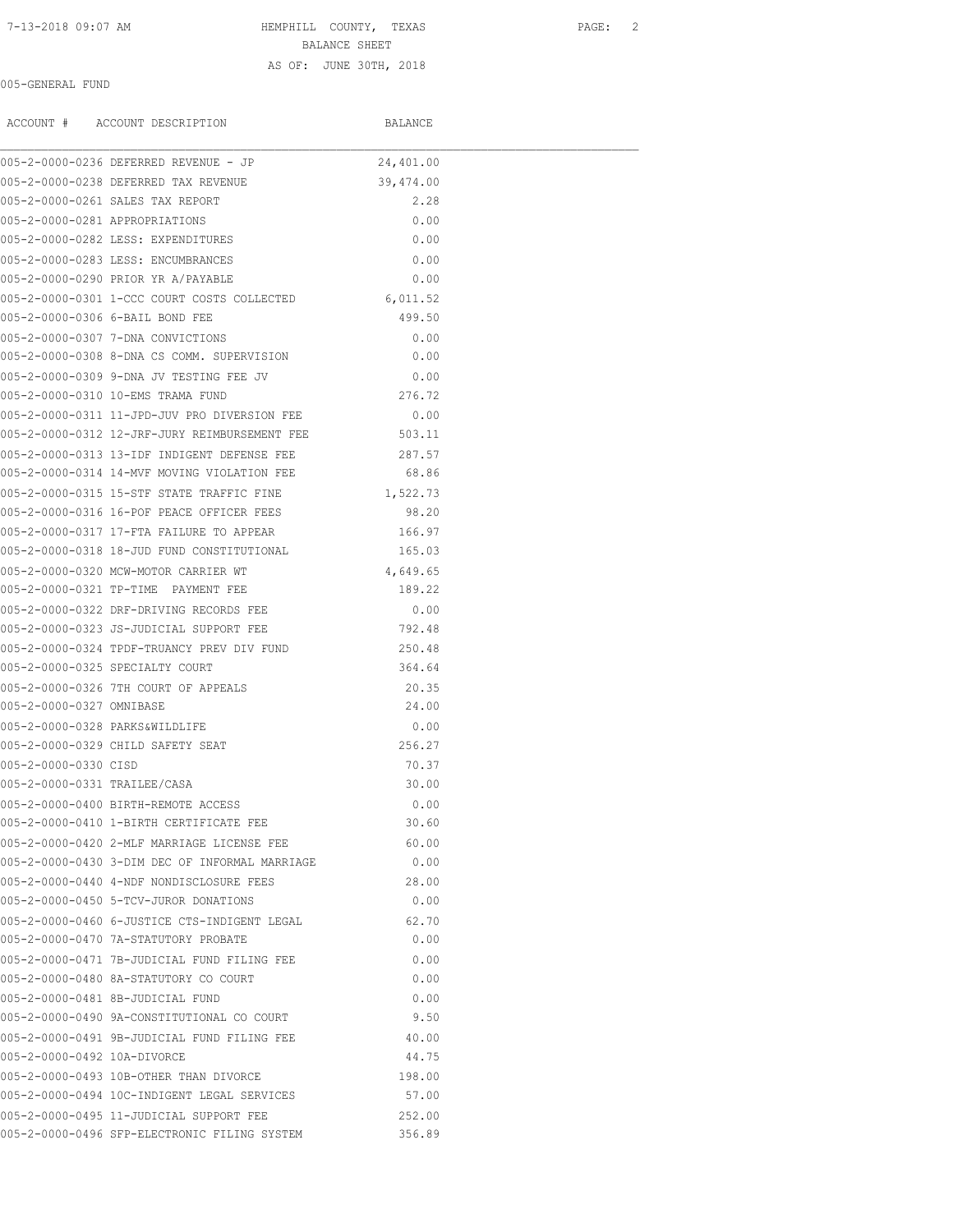HEMPHILL COUNTY, TEXAS PAGE: 3

BALANCE SHEET

## AS OF: JUNE 30TH, 2018

005-GENERAL FUND

| ACCOUNT # ACCOUNT DESCRIPTION                     | BALANCE        |               |                 |
|---------------------------------------------------|----------------|---------------|-----------------|
| 005-2-0000-0497 TEXAS HOME VISITING PROGRAM       | 10.00          |               |                 |
| 005-2-0000-0498 JUDICIAL AND COURT PERSONEL TR    | 105.00         |               |                 |
| 005-2-1510-0221 UNEMPLOYMENT PAYABLE              | 0.00           |               |                 |
| 005-2-1520-0221 UNEMPLOYMENT PAYABLE              | 0.00           |               |                 |
| 005-2-1530-0221 UNEMPLOYMENT PAYABLE              | 0.00           |               |                 |
| 005-2-1540-0221 UNEMPLOYMENT PAYABLE              | 0.00           |               |                 |
| 005-2-2410-0221 UNEMPLOYMENT PAYABLE              | 0.00           |               |                 |
| 005-2-2500-0221 UNEMPLOYMENT PAYABLE              | 0.00           |               |                 |
| 005-2-2550-0221 UNEMPLOYMENT PAYABLE              | 0.00           |               |                 |
| 005-2-2560-0221 UNEMPLOYMENT PAYABLE              | 0.00           |               |                 |
| 005-2-3500-0221 UNEMPLOYMENT PAYABLE              | 0.00           |               |                 |
| 005-2-3600-0221 UNEMPLOYMENT PAYABLE              | 0.00           |               |                 |
| 005-2-7001-0221 UNEMPLOYMENT PAYABLE              | 0.00           |               |                 |
| TOTAL LIABILITIES                                 |                | 132,010.59    |                 |
| EOUITY                                            |                |               |                 |
| ------                                            |                |               |                 |
| 005-3-0000-0301 CURRENT FUND BALANCE              | 17,618,456.00  |               |                 |
| 005-3-0000-0302 BUDGETED FUND BALANCE             | 0.00           |               |                 |
| TOTAL BEGINNING EQUITY                            | 17,618,456.00  |               |                 |
| TOTAL REVENUE                                     | 5,795,991.53   |               |                 |
| TOTAL EXPENSES                                    | 4, 213, 116.07 |               |                 |
| TOTAL REVENUE OVER/(UNDER) EXPENSES 1,582,875.46  |                |               |                 |
| TOTAL EQUITY & REV. OVER/(UNDER) EXP.             |                | 19,201,331.46 |                 |
| TOTAL LIABILITIES, EQUITY & REV.OVER/(UNDER) EXP. |                |               | 19, 333, 342.05 |

==============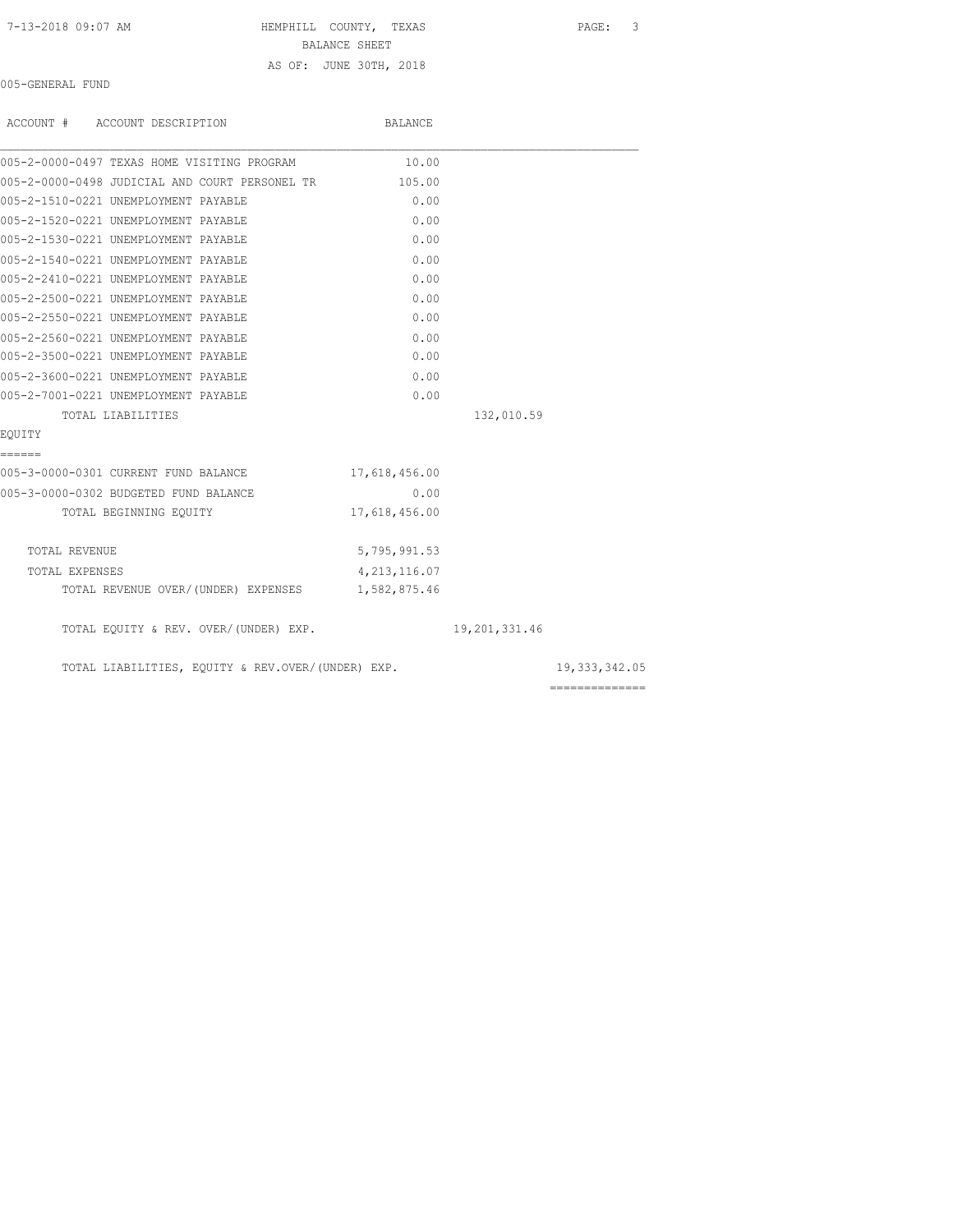| 7-13-2018 09:07 AM<br>HEMPHILL COUNTY, TEXAS<br>BALANCE SHEET |          |          | PAGE: 1        |
|---------------------------------------------------------------|----------|----------|----------------|
| AS OF: JUNE 30TH, 2018                                        |          |          |                |
| 008-LAW LIBRARY                                               |          |          |                |
| ACCOUNT # ACCOUNT DESCRIPTION                                 | BALANCE  |          |                |
| ASSETS                                                        |          |          |                |
| ------                                                        |          |          |                |
| 008-1-0000-0101 CLAIM ON POOLED CASH                          | 9,014.26 |          |                |
| 008-1-0000-0102 CASH - LAW LIBRARY                            | 0.00     |          |                |
| 008-1-0000-0191 ESTIMATED REVENUES                            | 0.00     |          |                |
| 008-1-0000-0192 LESS: REVENUES RECEIVED                       | 0.00     |          |                |
|                                                               |          | 9,014.26 |                |
| TOTAL ASSETS                                                  |          |          | 9,014.26       |
| LIABILITIES                                                   |          |          | ============== |
| ===========                                                   |          |          |                |
| 008-2-0000-0201 AP POOLED                                     | 0.00     |          |                |
| 008-2-0000-0203 ACOUNTS PAYABLE                               | 0.00     |          |                |
| 008-2-0000-0222 PAYROLL W/H PAYABLE                           | 0.00     |          |                |
| 008-2-0000-0223 PAYROLL FICA PAYABLE                          | 0.00     |          |                |
| 008-2-0000-0224 PAYROLL RETIREMENT PAYABLE                    | 0.00     |          |                |
| 008-2-0000-0225 PAYROLL INSURANCE PAYABLE                     | 0.00     |          |                |
| 008-2-0000-0281 APPROPRIATIONS                                | 0.00     |          |                |
| 008-2-0000-0282 LESS: EXPENDITURES                            | 0.00     |          |                |
| 008-2-0000-0283 LESS: ENCUMBRANCES                            | 0.00     |          |                |
| 008-2-0000-0290 PRIOR YEAR PAYABLES                           | 0.00     |          |                |
| TOTAL LIABILITIES                                             |          | 0.00     |                |
| EQUITY                                                        |          |          |                |
| ------<br>008-3-0000-0301 CURRENT FUND BALANCE                | 7,509.26 |          |                |
| 008-3-0000-0302 BUDGETED FUND BALANCE                         | 0.00     |          |                |
| TOTAL BEGINNING EQUITY                                        | 7,509.26 |          |                |
|                                                               |          |          |                |
| TOTAL REVENUE                                                 | 1,505.00 |          |                |
| TOTAL EXPENSES                                                | 0.00     |          |                |
| TOTAL REVENUE OVER/(UNDER) EXPENSES                           | 1,505.00 |          |                |
| TOTAL EQUITY & REV. OVER/(UNDER) EXP.                         |          | 9,014.26 |                |
| TOTAL LIABILITIES, EQUITY & REV.OVER/(UNDER) EXP.             |          |          | 9,014.26       |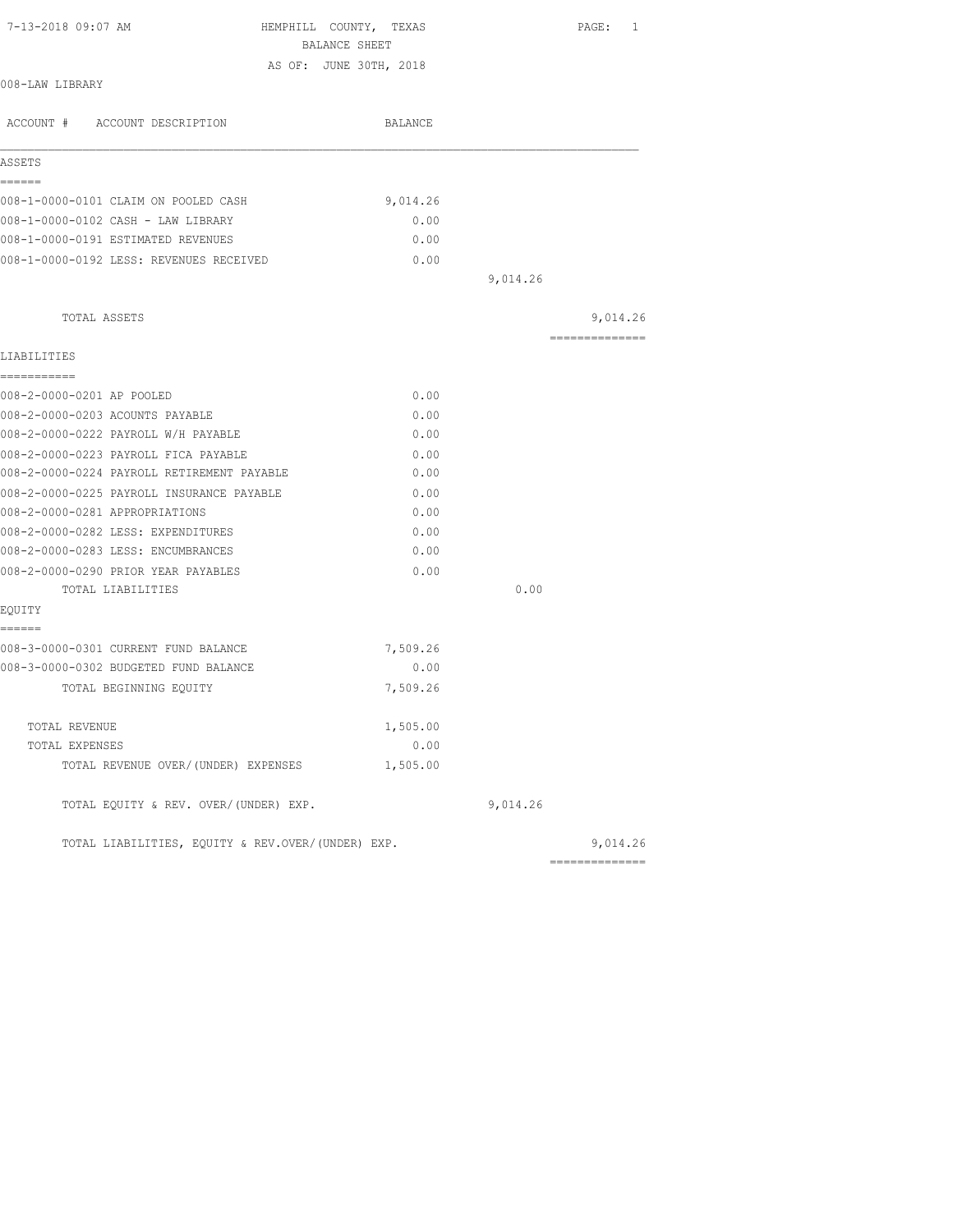| 7-13-2018 09:07 AM                                | HEMPHILL COUNTY, TEXAS                  |           | PAGE: 1                     |
|---------------------------------------------------|-----------------------------------------|-----------|-----------------------------|
|                                                   | BALANCE SHEET<br>AS OF: JUNE 30TH, 2018 |           |                             |
| 009-SECURITY FEE                                  |                                         |           |                             |
| ACCOUNT # ACCOUNT DESCRIPTION                     | BALANCE                                 |           |                             |
| ASSETS                                            |                                         |           |                             |
| ======<br>009-1-0000-0101 CLAIM ON POOLED CASH    | 69,182.24                               |           |                             |
| 009-1-0000-0102 CASH - COUNTY - SECURITY FEE      | 0.00                                    |           |                             |
| 009-1-0000-0191 ESTIMATED REVENUES                | 0.00                                    |           |                             |
| 009-1-0000-0192 LESS: REVENUES RECEIVED           | 0.00                                    |           |                             |
|                                                   |                                         | 69,182.24 |                             |
| TOTAL ASSETS                                      |                                         |           | 69,182.24                   |
| LIABILITIES                                       |                                         |           | --------------              |
| ===========                                       |                                         |           |                             |
| 009-2-0000-0201 AP POOLED                         | 0.00                                    |           |                             |
| 009-2-0000-0203 ACOUNTS PAYABLE                   | 0.00                                    |           |                             |
| 009-2-0000-0222 PAYROLL W/H PAYABLE               | 0.00                                    |           |                             |
| 009-2-0000-0223 PAYROLL FICA PAYABLE              | 0.00                                    |           |                             |
| 009-2-0000-0224 PAYROLL RETIREMENT PAYABLE        | 0.00                                    |           |                             |
| 009-2-0000-0225 PAYROLL INSURANCE PAYABLE         | 0.00                                    |           |                             |
| 009-2-0000-0281 APPROPRIATIONS                    | 0.00                                    |           |                             |
| 009-2-0000-0282 LESS: EXPENDITURES                | 0.00                                    |           |                             |
| 009-2-0000-0283 LESS: ENCUMBRANCES                | 0.00                                    |           |                             |
| 009-2-0000-0290 PRIOR YR A/PAYABLE                | 0.00                                    |           |                             |
| TOTAL LIABILITIES                                 |                                         | 0.00      |                             |
| EOUITY<br>------                                  |                                         |           |                             |
| 009-3-0000-0301 CURRENT FUND BALANCE              | 66,347.46                               |           |                             |
| 009-3-0000-0302 BUDGETED FUND BALANCE             | 0.00                                    |           |                             |
| TOTAL BEGINNING EQUITY                            | 66, 347.46                              |           |                             |
| TOTAL REVENUE                                     | 3,154.60                                |           |                             |
| TOTAL EXPENSES                                    | 319.82                                  |           |                             |
| TOTAL REVENUE OVER/(UNDER) EXPENSES               | 2,834.78                                |           |                             |
| TOTAL EQUITY & REV. OVER/(UNDER) EXP.             |                                         | 69,182.24 |                             |
| TOTAL LIABILITIES, EQUITY & REV.OVER/(UNDER) EXP. |                                         |           | 69,182.24<br>-------------- |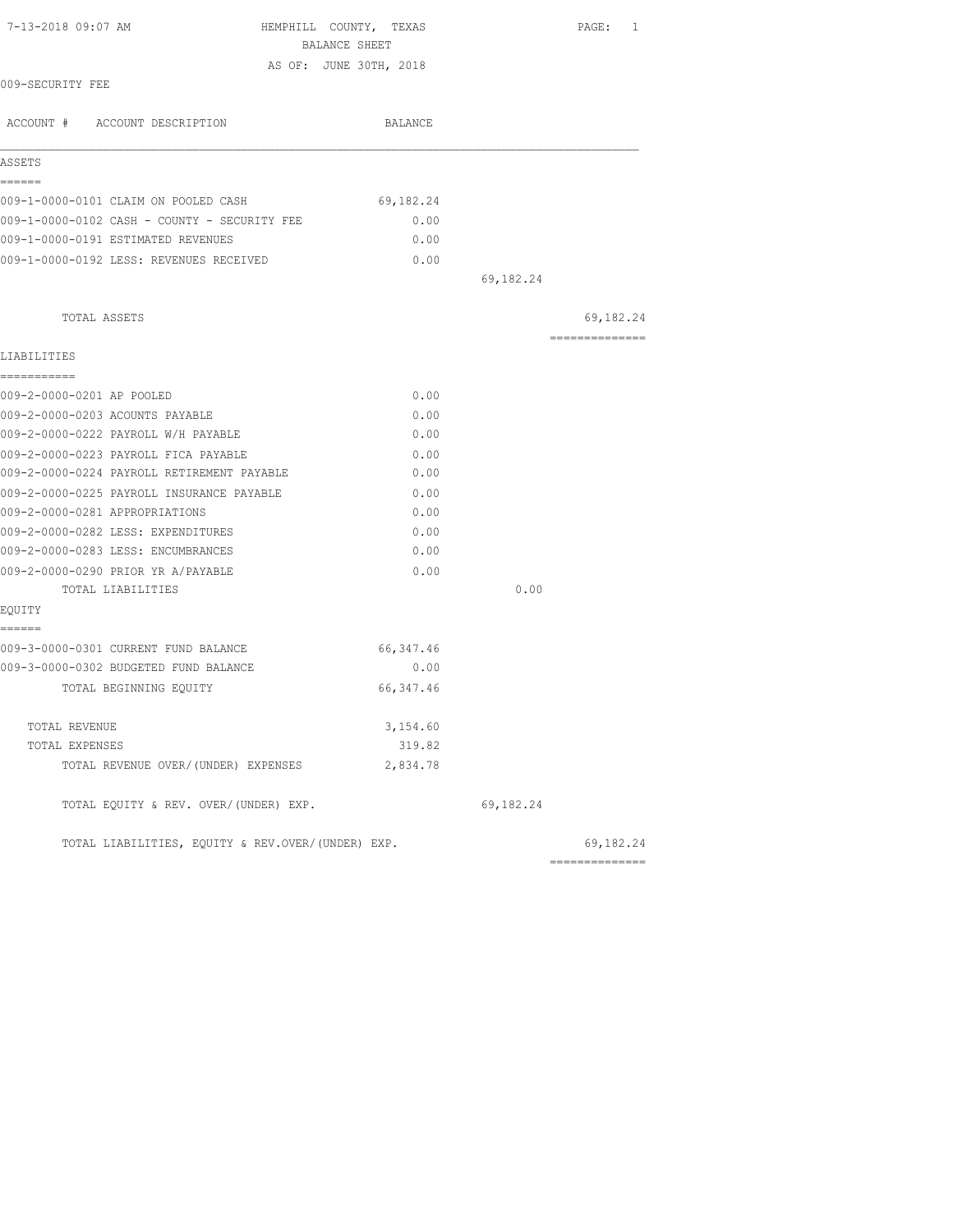| 7-13-2018 09:07 AM                                | HEMPHILL COUNTY, TEXAS |              |            | PAGE: 1                                                                                                                                                                                                                                                                                                                                                                                                                                                                                |
|---------------------------------------------------|------------------------|--------------|------------|----------------------------------------------------------------------------------------------------------------------------------------------------------------------------------------------------------------------------------------------------------------------------------------------------------------------------------------------------------------------------------------------------------------------------------------------------------------------------------------|
|                                                   | BALANCE SHEET          |              |            |                                                                                                                                                                                                                                                                                                                                                                                                                                                                                        |
| 010-AIRPORT                                       | AS OF: JUNE 30TH, 2018 |              |            |                                                                                                                                                                                                                                                                                                                                                                                                                                                                                        |
|                                                   |                        |              |            |                                                                                                                                                                                                                                                                                                                                                                                                                                                                                        |
| ACCOUNT # ACCOUNT DESCRIPTION                     |                        | BALANCE      |            |                                                                                                                                                                                                                                                                                                                                                                                                                                                                                        |
| ASSETS                                            |                        |              |            |                                                                                                                                                                                                                                                                                                                                                                                                                                                                                        |
| ------                                            |                        |              |            |                                                                                                                                                                                                                                                                                                                                                                                                                                                                                        |
| 010-1-0000-0102 CASH - AIRPORT                    |                        | 270,840.70   |            |                                                                                                                                                                                                                                                                                                                                                                                                                                                                                        |
| 010-1-0000-0104 AIRPORT PREPAID INSURANCE         |                        | 1,920.00     |            |                                                                                                                                                                                                                                                                                                                                                                                                                                                                                        |
| 010-1-0000-0110 INVESTED CASH/YR 2000             |                        | 0.00         |            |                                                                                                                                                                                                                                                                                                                                                                                                                                                                                        |
| 010-1-0000-0111 INVESTED CASH/AIRPORT             |                        | 0.00         |            |                                                                                                                                                                                                                                                                                                                                                                                                                                                                                        |
| 010-1-0000-0191 ESTIMATED REVENUES                |                        | 0.00         |            |                                                                                                                                                                                                                                                                                                                                                                                                                                                                                        |
| 010-1-0000-0192 LESS: REVENUES RECEIVED           |                        | 0.00         |            |                                                                                                                                                                                                                                                                                                                                                                                                                                                                                        |
|                                                   |                        |              | 272,760.70 |                                                                                                                                                                                                                                                                                                                                                                                                                                                                                        |
| TOTAL ASSETS                                      |                        |              |            | 272,760.70                                                                                                                                                                                                                                                                                                                                                                                                                                                                             |
| LIABILITIES                                       |                        |              |            | $\begin{array}{cccccccccccccc} \multicolumn{2}{c}{} & \multicolumn{2}{c}{} & \multicolumn{2}{c}{} & \multicolumn{2}{c}{} & \multicolumn{2}{c}{} & \multicolumn{2}{c}{} & \multicolumn{2}{c}{} & \multicolumn{2}{c}{} & \multicolumn{2}{c}{} & \multicolumn{2}{c}{} & \multicolumn{2}{c}{} & \multicolumn{2}{c}{} & \multicolumn{2}{c}{} & \multicolumn{2}{c}{} & \multicolumn{2}{c}{} & \multicolumn{2}{c}{} & \multicolumn{2}{c}{} & \multicolumn{2}{c}{} & \multicolumn{2}{c}{} & \$ |
| -----------                                       |                        |              |            |                                                                                                                                                                                                                                                                                                                                                                                                                                                                                        |
| 010-2-0000-0203 ACCOUNTS PAYABLE                  |                        | 492.01       |            |                                                                                                                                                                                                                                                                                                                                                                                                                                                                                        |
| 010-2-0000-0222 PAYROLL W/H PAYABLE               |                        | 0.00         |            |                                                                                                                                                                                                                                                                                                                                                                                                                                                                                        |
| 010-2-0000-0223 PAYROLL FICA PAYABLE              |                        | 0.00         |            |                                                                                                                                                                                                                                                                                                                                                                                                                                                                                        |
| 010-2-0000-0224 PAYROLL RETIREMENT PAYABLE        |                        | 0.00         |            |                                                                                                                                                                                                                                                                                                                                                                                                                                                                                        |
| 010-2-0000-0225 PAYROLL INSURANCE PAYABLE         |                        | 0.00         |            |                                                                                                                                                                                                                                                                                                                                                                                                                                                                                        |
| 010-2-0000-0235 DUE TO GENERAL FUND               |                        | 0.00         |            |                                                                                                                                                                                                                                                                                                                                                                                                                                                                                        |
| 010-2-0000-0281 APPROPRIATIONS                    |                        | 0.00         |            |                                                                                                                                                                                                                                                                                                                                                                                                                                                                                        |
| 010-2-0000-0282 LESS: EXPENDITURES                |                        | 0.00         |            |                                                                                                                                                                                                                                                                                                                                                                                                                                                                                        |
| 010-2-0000-0283 LESS: ENCUMBRANCES                |                        | 0.00         |            |                                                                                                                                                                                                                                                                                                                                                                                                                                                                                        |
| 010-2-0000-0290 PRIOR YR A/PAYABLE                | $\left($               | 50,000.00)   |            |                                                                                                                                                                                                                                                                                                                                                                                                                                                                                        |
| TOTAL LIABILITIES                                 |                        | $\left($     | 49,507.99) |                                                                                                                                                                                                                                                                                                                                                                                                                                                                                        |
| EQUITY                                            |                        |              |            |                                                                                                                                                                                                                                                                                                                                                                                                                                                                                        |
| ======<br>010-3-0000-0301 CURRENT FUND BALANCE    |                        | 374,564.47   |            |                                                                                                                                                                                                                                                                                                                                                                                                                                                                                        |
| 010-3-0000-0302 BUDGETED FUND BALANCE             |                        | 0.00         |            |                                                                                                                                                                                                                                                                                                                                                                                                                                                                                        |
| TOTAL BEGINNING EQUITY                            |                        | 374,564.47   |            |                                                                                                                                                                                                                                                                                                                                                                                                                                                                                        |
| TOTAL REVENUE                                     |                        | 112,093.88   |            |                                                                                                                                                                                                                                                                                                                                                                                                                                                                                        |
| TOTAL EXPENSES                                    |                        | 164,389.66   |            |                                                                                                                                                                                                                                                                                                                                                                                                                                                                                        |
| TOTAL REVENUE OVER/(UNDER) EXPENSES               |                        | (52, 295.78) |            |                                                                                                                                                                                                                                                                                                                                                                                                                                                                                        |
| TOTAL EQUITY & REV. OVER/(UNDER) EXP.             |                        |              | 322,268.69 |                                                                                                                                                                                                                                                                                                                                                                                                                                                                                        |
| TOTAL LIABILITIES, EQUITY & REV.OVER/(UNDER) EXP. |                        |              |            | 272,760.70                                                                                                                                                                                                                                                                                                                                                                                                                                                                             |

==============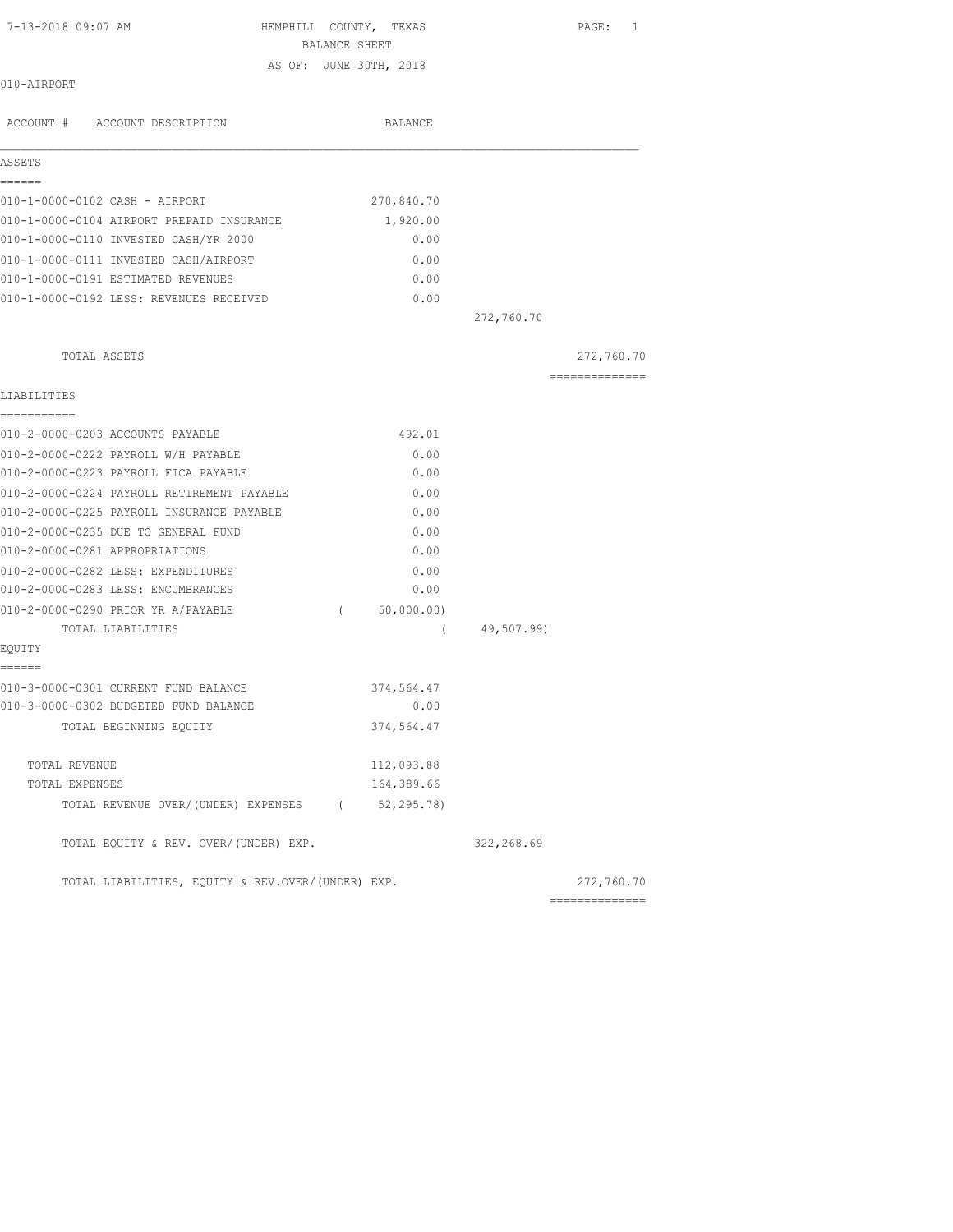| 7-13-2018 09:07 AM                                | HEMPHILL COUNTY, TEXAS<br>BALANCE SHEET |              | PAGE: 1                        |
|---------------------------------------------------|-----------------------------------------|--------------|--------------------------------|
|                                                   | AS OF: JUNE 30TH, 2018                  |              |                                |
| 011-ROAD & BRIDGE PCT 1                           |                                         |              |                                |
| ACCOUNT # ACCOUNT DESCRIPTION                     | <b>BALANCE</b>                          |              |                                |
| ASSETS                                            |                                         |              |                                |
| ======<br>011-1-0000-0101 CLAIM ON POOLED CASH    | 1,041,297.76                            |              |                                |
| 011-1-0000-0102 CASH - ROAD & BRIDGE PCT 1        | 0.00                                    |              |                                |
| 011-1-0000-0104 PCT 1 PREPAID INSURANCE           | 788.00                                  |              |                                |
| 011-1-0000-0110 INVESTMENTS                       | 0.00                                    |              |                                |
| 011-1-0000-0118 PROPERTY TAX RECEIVABLE           | 17,548.43                               |              |                                |
| 011-1-0000-0121 ALLOWANCE FOR BAD DEBT            | (14, 764.53)                            |              |                                |
| 011-1-0000-0191 ESTIMATED REVENUES                | 0.00                                    |              |                                |
| 011-1-0000-0192 LESS: REVENUES RECEIVED           | 0.00                                    |              |                                |
|                                                   |                                         | 1,044,869.66 |                                |
| TOTAL ASSETS                                      |                                         |              | 1,044,869.66                   |
| LIABILITIES                                       |                                         |              | ==============                 |
| ===========<br>011-2-0000-0201 AP POOLED          | 103.48                                  |              |                                |
| 011-2-0000-0203 ACOUNTS PAYABLE                   | 0.00                                    |              |                                |
| 011-2-0000-0211 DUE FROM OTHER FUNDS              | 0.00                                    |              |                                |
| 011-2-0000-0220 DEFERRED COMPENSATION             | 0.00                                    |              |                                |
| 011-2-0000-0222 WITHHOLDING PAYABLE               | 0.00                                    |              |                                |
| 011-2-0000-0223 FICA PAYABLE                      | 0.00                                    |              |                                |
| 011-2-0000-0224 RETIREMENT PAYABLE                | 0.00                                    |              |                                |
| 011-2-0000-0225 INSURANCE PAYABLE                 | 19.58                                   |              |                                |
| 011-2-0000-0226 CAFE PLAN PAYABLE                 | 0.00                                    |              |                                |
| 011-2-0000-0228 VALIC PAYABLE                     | 0.00                                    |              |                                |
| 011-2-0000-0230 DEFERRED REVENUE                  | 2,153.91                                |              |                                |
| 011-2-0000-0281 APPROPRIATIONS                    | 0.00                                    |              |                                |
| 011-2-0000-0282 LESS: EXPENDITURES                | 0.00                                    |              |                                |
| 011-2-0000-0283 LESS: ENCUMBRANCES                | 0.00                                    |              |                                |
| 011-2-0000-0290 PRIOR YR A/PAYABLE                | 0.00                                    |              |                                |
| 011-2-4011-0221 UNEMPLOYMENT PAYABLE              | 0.00                                    |              |                                |
| TOTAL LIABILITIES                                 |                                         | 2,276.97     |                                |
| EOUITY<br>======                                  |                                         |              |                                |
| 011-3-0000-0301 CURRENT FUND BALANCE              | 933,630.34                              |              |                                |
| 011-3-0000-0302 BUDGETED FUND BALANCE             | 0.00                                    |              |                                |
| TOTAL BEGINNING EQUITY                            | 933,630.34                              |              |                                |
| TOTAL REVENUE                                     | 325, 374.47                             |              |                                |
| TOTAL EXPENSES                                    | 216, 412.12                             |              |                                |
| TOTAL REVENUE OVER/(UNDER) EXPENSES               | 108,962.35                              |              |                                |
| TOTAL EQUITY & REV. OVER/(UNDER) EXP.             |                                         | 1,042,592.69 |                                |
| TOTAL LIABILITIES, EQUITY & REV.OVER/(UNDER) EXP. |                                         |              | 1,044,869.66<br>============== |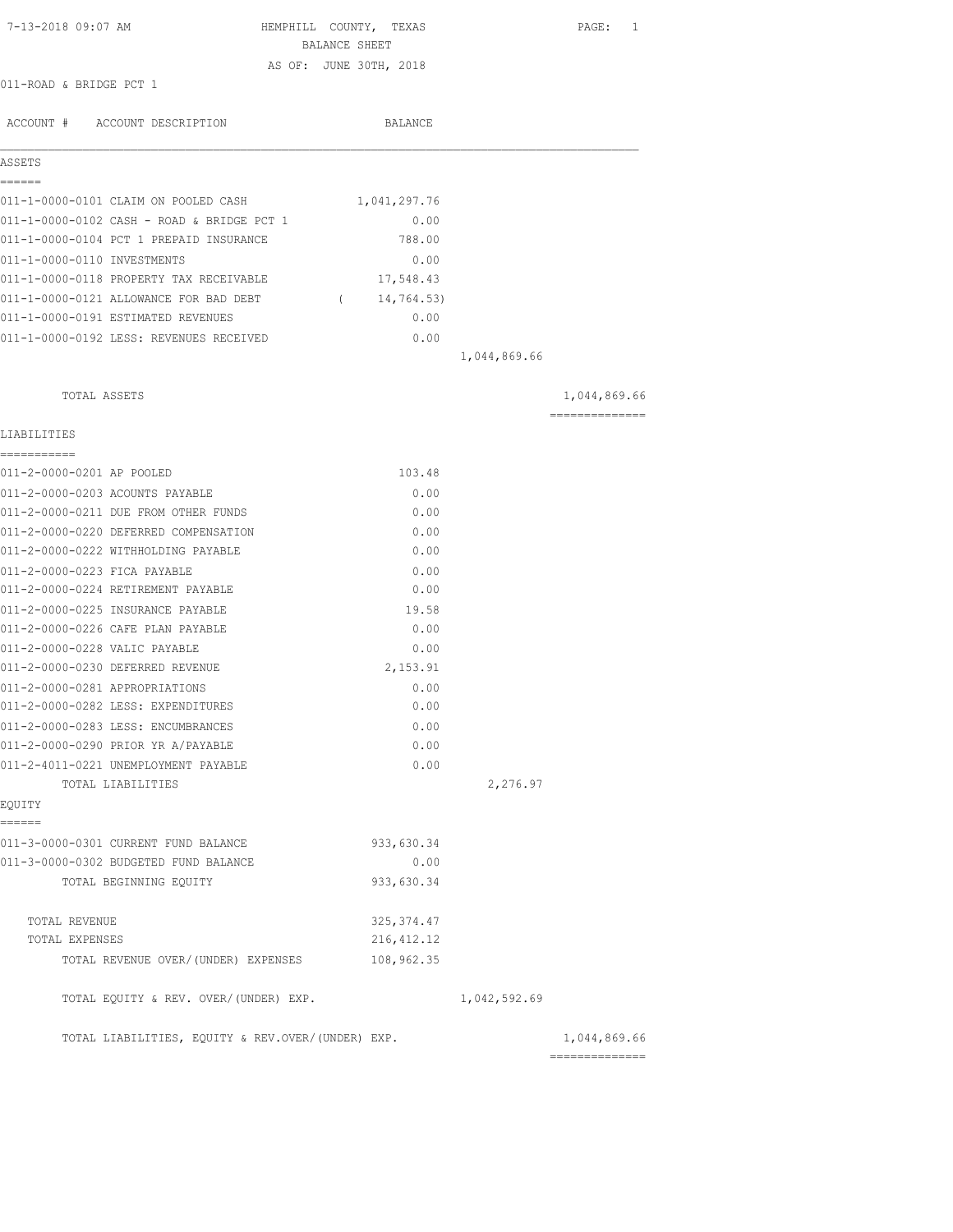| 7-13-2018 09:07 AM                                                           | HEMPHILL COUNTY, TEXAS        |                | PAGE: 1        |
|------------------------------------------------------------------------------|-------------------------------|----------------|----------------|
|                                                                              | BALANCE SHEET                 |                |                |
| 012-ROAD & BRIDGE PCT 2                                                      | AS OF: JUNE 30TH, 2018        |                |                |
|                                                                              |                               |                |                |
| ACCOUNT # ACCOUNT DESCRIPTION                                                | BALANCE                       |                |                |
| ASSETS                                                                       |                               |                |                |
| ======<br>012-1-0000-0101 CLAIM ON POOLED CASH                               | 1,468,780.74                  |                |                |
| 012-1-0000-0102 CASH - ROAD & BRIDGE PCT 2                                   | 0.00                          |                |                |
| 012-1-0000-0104 PCT 2 PREPAID INSURANCE                                      | 788.00                        |                |                |
| 012-1-0000-0110 INVESTMENTS                                                  | 17,095.51)<br>$\left($        |                |                |
| 012-1-0000-0118 PROPERTY TAX RECEIVABLE                                      | 35,707.48                     |                |                |
|                                                                              |                               |                |                |
| 012-1-0000-0121 ALLOWANCE FOR BAD DEBT<br>012-1-0000-0191 ESTIMATED REVENUES | 15,659.35<br>$\left($<br>0.00 |                |                |
|                                                                              |                               |                |                |
| 012-1-0000-0192 LESS: REVENUES RECEIVED                                      | 0.00                          |                |                |
|                                                                              |                               | 1, 472, 521.36 |                |
| TOTAL ASSETS                                                                 |                               |                | 1, 472, 521.36 |
| LIABILITIES                                                                  |                               |                | -------------- |
|                                                                              |                               |                |                |
| 012-2-0000-0201 AP POOLED                                                    | 0.00                          |                |                |
| 012-2-0000-0203 ACOUNTS PAYABLE                                              | 0.00                          |                |                |
| 012-2-0000-0211 DUE FROM OTHER FUNDS                                         | 0.00                          |                |                |
| 012-2-0000-0220 DEFERRED COMPENSATION                                        | 0.00                          |                |                |
| 012-2-0000-0222 WITHHOLDING PAYABLE                                          | 0.00                          |                |                |
| 012-2-0000-0223 FICA PAYABLE                                                 | 0.00                          |                |                |
| 012-2-0000-0224 RETIREMENT PAYABLE                                           | 0.00                          |                |                |
| 012-2-0000-0225 INSURANCE PAYABLE                                            | 0.00                          |                |                |
| 012-2-0000-0226 CAFE PLAN PAYABLE                                            | 150.00                        |                |                |
| 012-2-0000-0227 LEVY PAYABLE                                                 | 0.00                          |                |                |
| 012-2-0000-0228 VAL DEF                                                      | 0.00                          |                |                |
| 012-2-0000-0230 DEFERRED REVENUE                                             | 2,284.45                      |                |                |
| 012-2-0000-0281 APPROPRIATIONS                                               | 0.00                          |                |                |
| 012-2-0000-0282 LESS: EXPENDITURES                                           | 0.00                          |                |                |
| 012-2-0000-0283 LESS: ENCUMBRANCES                                           | 0.00                          |                |                |
| 012-2-0000-0290 PRIOR YR A/PAYABLE                                           | 0.00                          |                |                |
| 012-2-4012-0221 UNEMPLOYMENT PAYABLE                                         | 0.00                          |                |                |
| TOTAL LIABILITIES                                                            |                               | 2,434.45       |                |
| EQUITY                                                                       |                               |                |                |
| ------                                                                       |                               |                |                |
| 012-3-0000-0301 CURRENT FUND BALANCE                                         | 1,341,001.45                  |                |                |
| 012-3-0000-0302 BUDGETED FUND BALANCE                                        | 0.00                          |                |                |
| TOTAL BEGINNING EQUITY                                                       | 1,341,001.45                  |                |                |
| TOTAL REVENUE                                                                | 348, 167. 15                  |                |                |
| TOTAL EXPENSES                                                               | 219,081.69                    |                |                |
| TOTAL REVENUE OVER/(UNDER) EXPENSES                                          | 129,085.46                    |                |                |
| TOTAL EQUITY & REV. OVER/(UNDER) EXP.                                        |                               | 1,470,086.91   |                |
| TOTAL LIABILITIES, EQUITY & REV.OVER/(UNDER) EXP.                            |                               |                | 1,472,521.36   |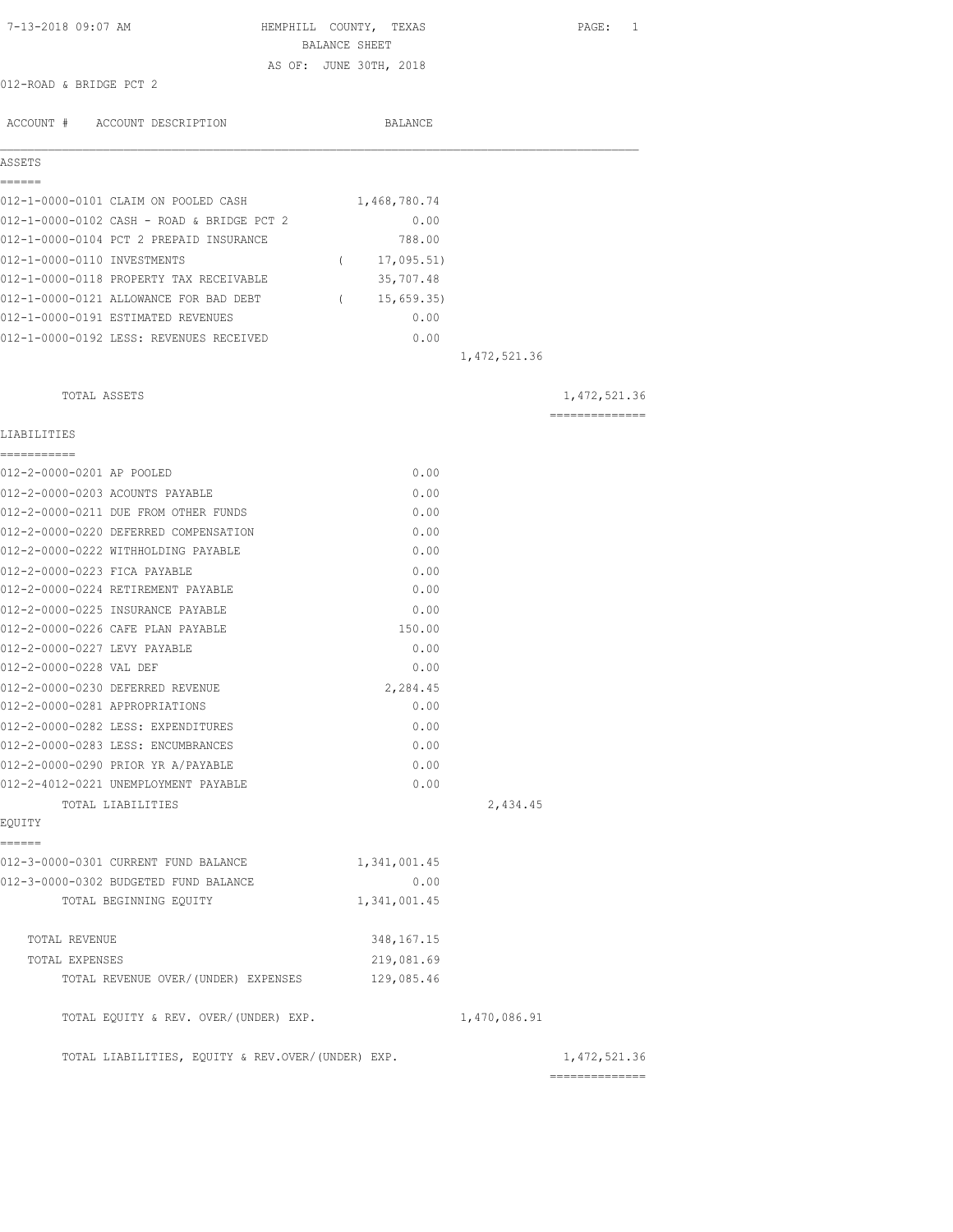| 7-13-2018 09:07 AM                                |          | HEMPHILL COUNTY, TEXAS |              | PAGE: 1        |
|---------------------------------------------------|----------|------------------------|--------------|----------------|
|                                                   |          | BALANCE SHEET          |              |                |
| 013-ROAD & BRIDGE PCT 3                           |          | AS OF: JUNE 30TH, 2018 |              |                |
|                                                   |          |                        |              |                |
| ACCOUNT # ACCOUNT DESCRIPTION                     |          | BALANCE                |              |                |
| ASSETS                                            |          |                        |              |                |
| ======<br>013-1-0000-0101 CLAIM ON POOLED CASH    |          | 1,459,540.63           |              |                |
| 013-1-0000-0102 CASH - ROAD & BRIDGE PCT 3        |          | 0.00                   |              |                |
| 013-1-0000-0104 PCT 3 PREPAID INSURANCE           |          | 1,313.00               |              |                |
| 013-1-0000-0110 INVESTMENTS                       |          | 0.00                   |              |                |
| 013-1-0000-0118 PROPERTY TAX RECEIVABLE           |          | 37,223.95              |              |                |
| 013-1-0000-0121 ALLOWANCE FOR BAD DEBT            |          | (31, 318.70)           |              |                |
| 013-1-0000-0191 ESTIMATED REVENUES                |          | 0.00                   |              |                |
| 013-1-0000-0192 LESS: REVENUES RECEIVED           |          | 0.00                   |              |                |
|                                                   |          |                        | 1,466,758.88 |                |
| TOTAL ASSETS                                      |          |                        |              | 1,466,758.88   |
|                                                   |          |                        |              | ============== |
| LIABILITIES<br>===========                        |          |                        |              |                |
| 013-2-0000-0201 AP POOLED                         | $\left($ | 1,684.74)              |              |                |
| 013-2-0000-0203 ACOUNTS PAYABLE                   |          | 41.50                  |              |                |
| 013-2-0000-0211 DUE FROM OTHER FUNDS              |          | 0.00                   |              |                |
| 013-2-0000-0222 WITHHOLDING PAYABLE               |          | 0.00                   |              |                |
| 013-2-0000-0223 FICA PAYABLE                      |          | 0.00                   |              |                |
| 013-2-0000-0224 RETIREMENT PAYABLE                |          | 0.00                   |              |                |
| 013-2-0000-0225 INSURANCE PAYABLE                 |          | 0.00                   |              |                |
| 013-2-0000-0226 CAFE PLAN PAYABLE                 |          | 0.00                   |              |                |
| 013-2-0000-0227 LEVY PAYABLE                      |          | 0.00                   |              |                |
| 013-2-0000-0230 DEFERRED REVENUE                  |          | 4,568.90               |              |                |
| 013-2-0000-0281 APPROPRIATIONS                    |          | 0.00                   |              |                |
| 013-2-0000-0282 LESS: EXPENDITURES                |          | 0.00                   |              |                |
| 013-2-0000-0283 LESS: ENCUMBRANCES                |          | 0.00                   |              |                |
| 013-2-0000-0290 PRIOR YR A/PAYABLE                |          | 0.00                   |              |                |
| 013-2-4013-0221 UNEMPLOYMENT PAYABLE              |          | 0.00                   |              |                |
| TOTAL LIABILITIES                                 |          |                        | 2,925.66     |                |
| EQUITY                                            |          |                        |              |                |
| ------<br>013-3-0000-0301 CURRENT FUND BALANCE    |          | 1,191,930.65           |              |                |
| 013-3-0000-0302 BUDGETED FUND BALANCE             |          | 0.00                   |              |                |
| TOTAL BEGINNING EQUITY                            |          | 1,191,930.65           |              |                |
| TOTAL REVENUE                                     |          | 756,817.54             |              |                |
| TOTAL EXPENSES                                    |          | 484, 914.97            |              |                |
| TOTAL REVENUE OVER/(UNDER) EXPENSES               |          | 271,902.57             |              |                |
| TOTAL EQUITY & REV. OVER/(UNDER) EXP.             |          |                        | 1,463,833.22 |                |
| TOTAL LIABILITIES, EQUITY & REV.OVER/(UNDER) EXP. |          |                        |              | 1,466,758.88   |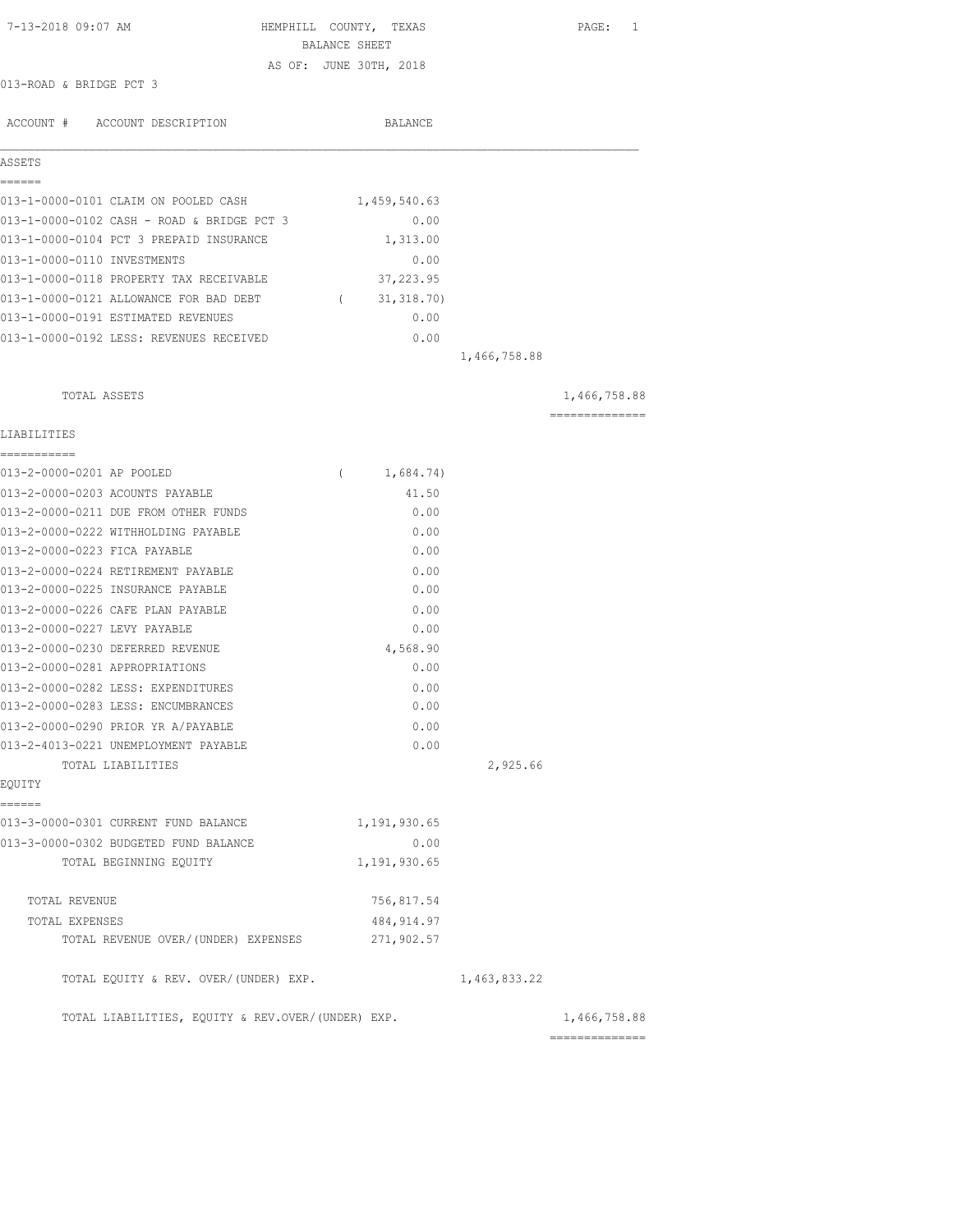| 7-13-2018 09:07 AM                                | HEMPHILL COUNTY, TEXAS<br>BALANCE SHEET |              | PAGE: 1        |
|---------------------------------------------------|-----------------------------------------|--------------|----------------|
|                                                   | AS OF: JUNE 30TH, 2018                  |              |                |
| 014-ROAD & BRIDGE PCT 4                           |                                         |              |                |
| ACCOUNT # ACCOUNT DESCRIPTION                     | BALANCE                                 |              |                |
| ASSETS                                            |                                         |              |                |
| ======                                            |                                         |              |                |
| 014-1-0000-0101 CLAIM ON POOLED CASH              | 1,487,269.68                            |              |                |
| 014-1-0000-0102 CASH - ROAD & BRIDGE PCT 4        | 0.00                                    |              |                |
| 014-1-0000-0104 PCT 4 PREPAID INSURANCE           | 2,033.20                                |              |                |
| 014-1-0000-0110 INVESTMENTS                       | 720.20)<br>$\sqrt{2}$                   |              |                |
| 014-1-0000-0118 PROPERTY TAX RECEIVABLE           | 32,969.78                               |              |                |
| 014-1-0000-0121 ALLOWANCE FOR BAD DEBT            | (27, 739.42)                            |              |                |
| 014-1-0000-0191 ESTIMATED REVENUES                | 0.00                                    |              |                |
| 014-1-0000-0192 LESS: REVENUES RECEIVED           | 0.00                                    |              |                |
|                                                   |                                         | 1,493,813.04 |                |
| TOTAL ASSETS                                      |                                         |              | 1,493,813.04   |
| LIABILITIES                                       |                                         |              | -------------- |
| ===========<br>014-2-0000-0201 AP POOLED          | 168.80                                  |              |                |
| 014-2-0000-0203 ACOUNTS PAYABLE                   | 39.00                                   |              |                |
| 014-2-0000-0211 DUE FROM OTHER FUNDS              | 0.00                                    |              |                |
| 014-2-0000-0222 WITHHOLDING PAYABLE               | 0.00                                    |              |                |
| 014-2-0000-0223 FICA PAYABLE                      | 0.00                                    |              |                |
| 014-2-0000-0224 RETIREMENT PAYABLE                | 0.00                                    |              |                |
| 014-2-0000-0225 INSURANCE PAYABLE                 | 16.60                                   |              |                |
| 014-2-0000-0226 CAFE PLAN PAYABLE                 | 0.00                                    |              |                |
| 014-2-0000-0227 LEVY PAYABLE                      | 0.00                                    |              |                |
| 014-2-0000-0230 DEFERRED REVENUE                  | 4,046.74                                |              |                |
| 014-2-0000-0281 APPROPRIATIONS                    | 0.00                                    |              |                |
| 014-2-0000-0282 LESS: EXPENDITURES                | 0.00                                    |              |                |
| 014-2-0000-0283 LESS: ENCUMBRANCES                | 0.00                                    |              |                |
| 014-2-0000-0290 PRIOR YR A/PAYABLE                | 0.00                                    |              |                |
| 014-2-4014-0221 UNEMPLOYMENT PAYABLE              | 0.00                                    |              |                |
| TOTAL LIABILITIES                                 |                                         | 4,271.14     |                |
| EQUITY                                            |                                         |              |                |
| ======<br>014-3-0000-0301 CURRENT FUND BALANCE    | 1,228,923.00                            |              |                |
| 014-3-0000-0302 BUDGETED FUND BALANCE             | 0.00                                    |              |                |
| TOTAL BEGINNING EOUITY                            | 1,228,923.00                            |              |                |
| TOTAL REVENUE                                     | 623, 536.23                             |              |                |
| TOTAL EXPENSES                                    | 362, 917.33                             |              |                |
| TOTAL REVENUE OVER/(UNDER) EXPENSES               | 260,618.90                              |              |                |
| TOTAL EQUITY & REV. OVER/(UNDER) EXP.             |                                         | 1,489,541.90 |                |
| TOTAL LIABILITIES, EQUITY & REV.OVER/(UNDER) EXP. |                                         |              | 1,493,813.04   |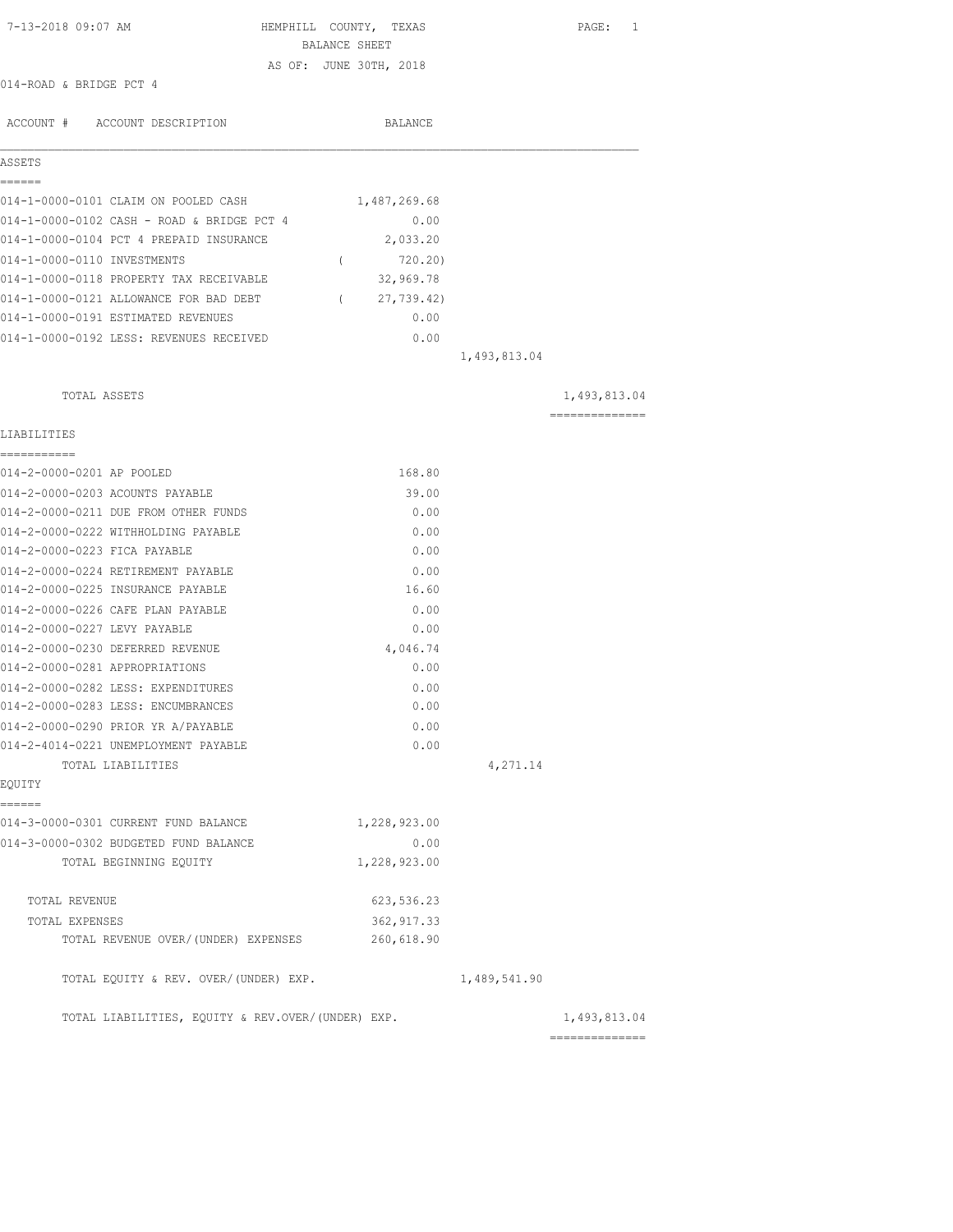| 7-13-2018 09:07 AM<br>HEMPHILL COUNTY, TEXAS          |           |           | PAGE: 1        |
|-------------------------------------------------------|-----------|-----------|----------------|
| BALANCE SHEET                                         |           |           |                |
| AS OF: JUNE 30TH, 2018<br>022-CO RECORDS PRESERVATION |           |           |                |
|                                                       |           |           |                |
| ACCOUNT # ACCOUNT DESCRIPTION                         | BALANCE   |           |                |
| ASSETS                                                |           |           |                |
| ------                                                |           |           |                |
| 022-1-0000-0101 CLAIM ON POOLED CASH                  | 10,771.79 |           |                |
| 022-1-0000-0102 CASH - COUNTY-RECORDS PRESERVA        | 0.00      |           |                |
| 022-1-0000-0191 ESTIMATED REVENUES                    | 0.00      |           |                |
| 022-1-0000-0192 LESS: REVENUES RECEIVED               | 0.00      |           |                |
|                                                       |           | 10,771.79 |                |
| TOTAL ASSETS                                          |           |           | 10,771.79      |
| LIABILITIES                                           |           |           | ============== |
| ===========                                           |           |           |                |
| 022-2-0000-0201 AP POOLED                             | 0.00      |           |                |
| 022-2-0000-0203 ACOUNTS PAYABLE                       | 0.00      |           |                |
| 022-2-0000-0222 PAYROLL W/H PAYABLE                   | 0.00      |           |                |
| 022-2-0000-0223 PAYROLL FICA PAYABLE                  | 0.00      |           |                |
| 022-2-0000-0224 PAYROLL RETIREMENT PAYABLE            | 0.00      |           |                |
| 022-2-0000-0225 PAYROLL INSURANCE PAYABLE             | 0.00      |           |                |
| 022-2-0000-0281 APPROPRIATIONS                        | 0.00      |           |                |
| 022-2-0000-0282 LESS: EXPENDITURES                    | 0.00      |           |                |
| 022-2-0000-0283 LESS: ENCUMBRANCES                    | 0.00      |           |                |
| 022-2-0000-0290 PRIOR YR A/PAYABLE                    | 0.00      |           |                |
| TOTAL LIABILITIES                                     |           | 0.00      |                |
| EQUITY<br>======                                      |           |           |                |
| 022-3-0000-0301 CURRENT FUND BALANCE                  | 19,365.59 |           |                |
| 022-3-0000-0302 BUDGETED FUND BALANCE                 | 0.00      |           |                |
| TOTAL BEGINNING EQUITY                                | 19,365.59 |           |                |
| TOTAL REVENUE                                         | 4,281.20  |           |                |
| TOTAL EXPENSES                                        | 12,875.00 |           |                |
| TOTAL REVENUE OVER/(UNDER) EXPENSES (8,593.80)        |           |           |                |
| TOTAL EQUITY & REV. OVER/(UNDER) EXP.                 |           | 10,771.79 |                |
| TOTAL LIABILITIES, EQUITY & REV.OVER/(UNDER) EXP.     |           |           | 10,771.79      |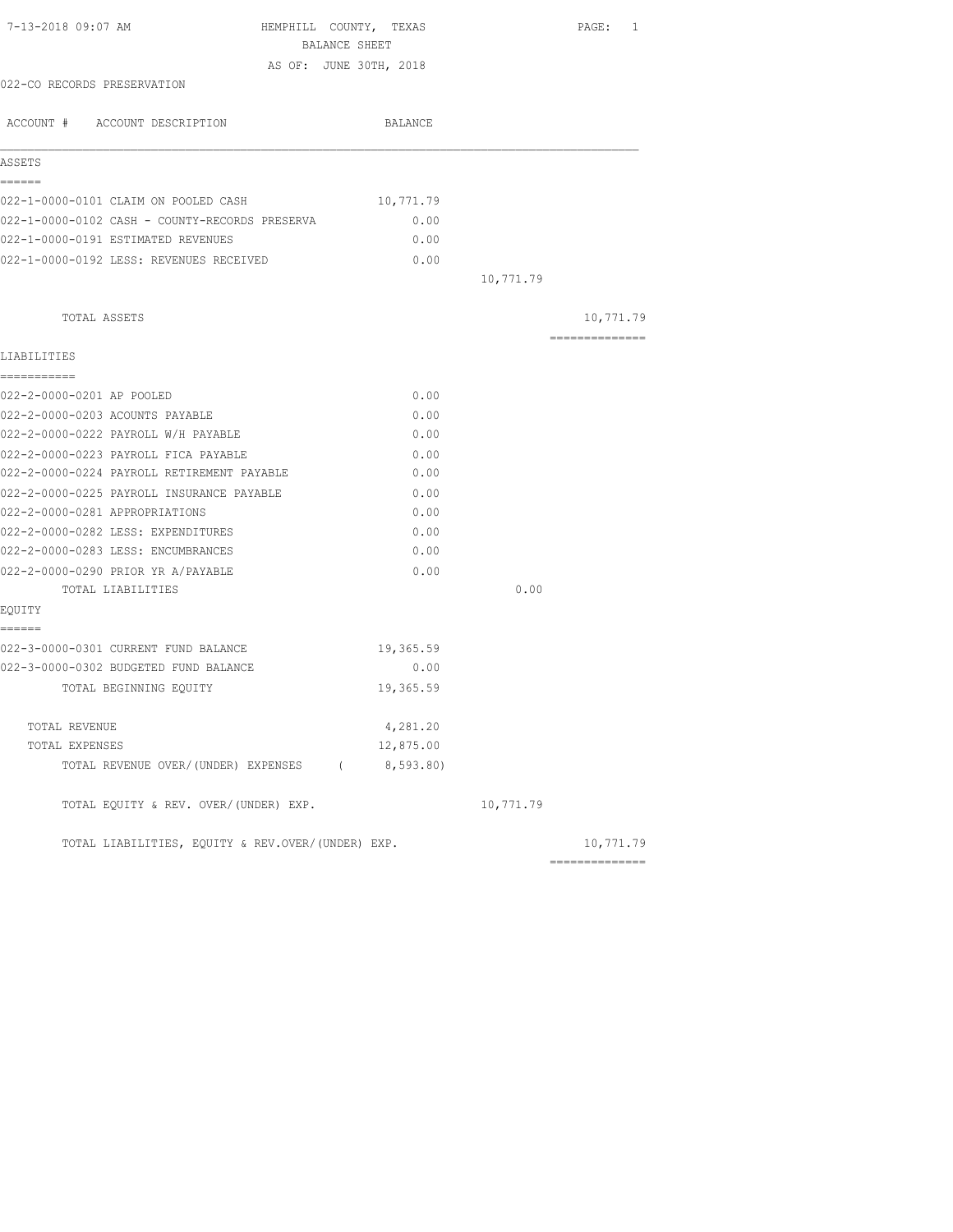| 7-13-2018 09:07 AM                                                            | HEMPHILL COUNTY, TEXAS |          | PAGE: 1        |
|-------------------------------------------------------------------------------|------------------------|----------|----------------|
|                                                                               | BALANCE SHEET          |          |                |
|                                                                               | AS OF: JUNE 30TH, 2018 |          |                |
| 023-CLK'S RECORDS PRESERVE                                                    |                        |          |                |
| ACCOUNT # ACCOUNT DESCRIPTION                                                 | BALANCE                |          |                |
| ASSETS                                                                        |                        |          |                |
| ------                                                                        |                        |          |                |
| 023-1-0000-0101 CLAIM ON POOLED CASH                                          | 5,649.80               |          |                |
| 023-1-0000-0102 CASH-CLK'S RECORD PRESERVATION                                | 0.00                   |          |                |
| 023-1-0000-0191 ESTIMATED REVENUES                                            | 0.00                   |          |                |
| 023-1-0000-0192 LESS: REVENUES RECEIVED                                       | 0.00                   |          |                |
|                                                                               |                        | 5,649.80 |                |
| TOTAL ASSETS                                                                  |                        |          | 5,649.80       |
| LIABILITIES                                                                   |                        |          | ============== |
| ===========                                                                   |                        |          |                |
| 023-2-0000-0201 AP POOLED                                                     | 0.00                   |          |                |
| 023-2-0000-0203 ACOUNTS PAYABLE                                               | 0.00                   |          |                |
| 023-2-0000-0222 WITHHOLDING PAYABLE                                           | 0.00                   |          |                |
| 023-2-0000-0223 FICA PAYABLE                                                  | 0.00                   |          |                |
| 023-2-0000-0224 PAYROLL RETIREMENT PAYABLE                                    | 0.00                   |          |                |
| 023-2-0000-0225 PAYROLL INSURANCE PAYABLE                                     | 0.00                   |          |                |
| 023-2-0000-0281 APPROPRIATIONS                                                | 0.00                   |          |                |
| 023-2-0000-0282 LESS: EXPENDITURES                                            | 0.00                   |          |                |
| 023-2-0000-0283 LESS: ENCUMBRANCES                                            | 0.00                   |          |                |
| 023-2-0000-0290 PRIOR YR A/PAYABLE                                            | 0.00                   |          |                |
| TOTAL LIABILITIES                                                             |                        | 0.00     |                |
| EQUITY                                                                        |                        |          |                |
| ======                                                                        |                        |          |                |
| 023-3-0000-0301 CURRENT FUND BALANCE<br>023-3-0000-0302 BUDGETED FUND BALANCE | 4,910.02<br>0.00       |          |                |
|                                                                               | 4,910.02               |          |                |
| TOTAL BEGINNING EQUITY                                                        |                        |          |                |
| TOTAL REVENUE                                                                 | 739.78                 |          |                |
| TOTAL EXPENSES                                                                | 0.00                   |          |                |
| TOTAL REVENUE OVER/(UNDER) EXPENSES                                           | 739.78                 |          |                |
| TOTAL EQUITY & REV. OVER/(UNDER) EXP.                                         |                        | 5,649.80 |                |
| TOTAL LIABILITIES, EQUITY & REV.OVER/(UNDER) EXP.                             |                        |          | 5,649.80       |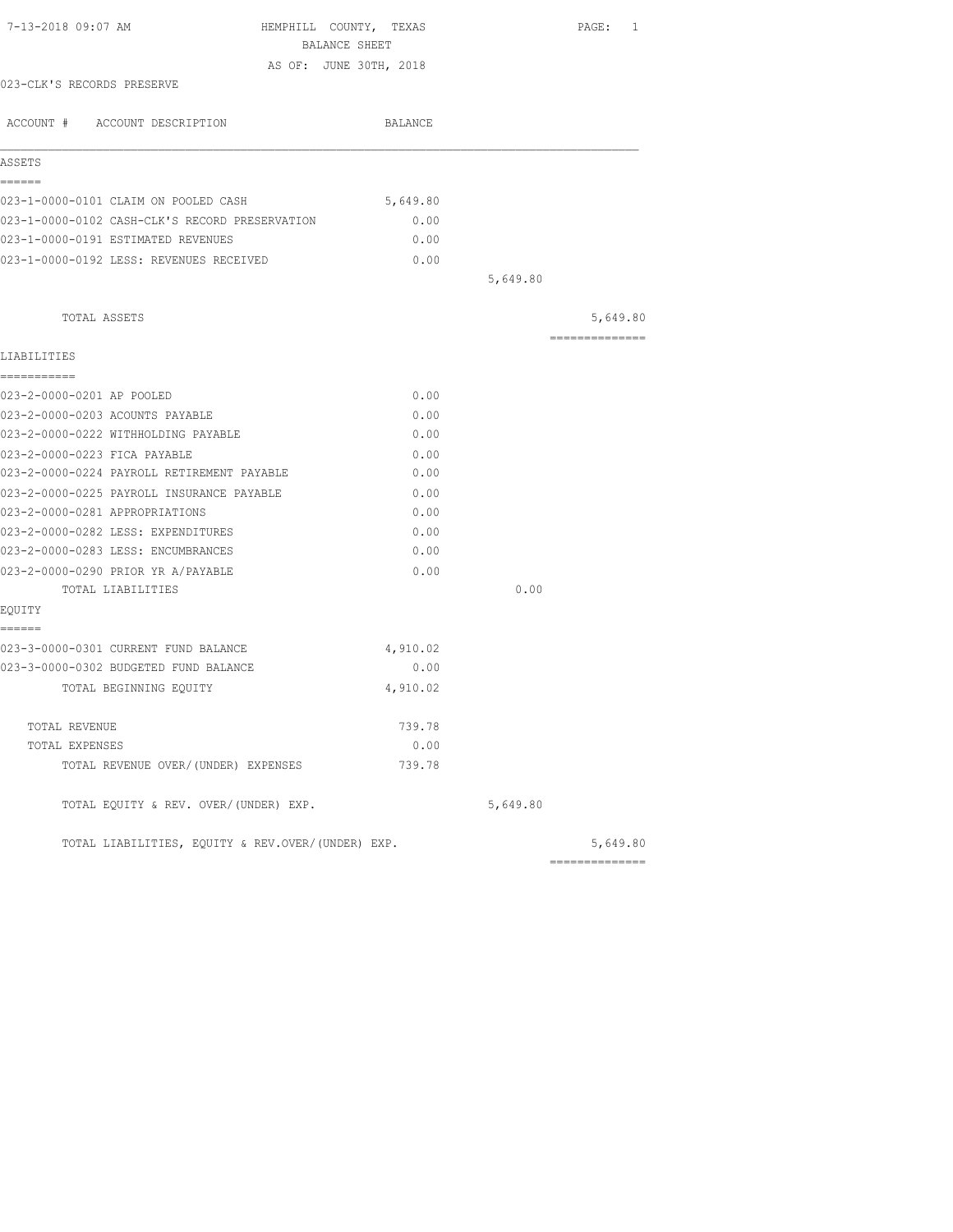| 7-13-2018 09:07 AM<br>HEMPHILL COUNTY, TEXAS      |          |          | PAGE: 1        |
|---------------------------------------------------|----------|----------|----------------|
| BALANCE SHEET<br>AS OF: JUNE 30TH, 2018           |          |          |                |
| 024-JUSTICE COURT TECH FUND                       |          |          |                |
|                                                   |          |          |                |
| ACCOUNT # ACCOUNT DESCRIPTION                     | BALANCE  |          |                |
| ASSETS                                            |          |          |                |
| ======                                            |          |          |                |
| 024-1-0000-0101 CLAIM ON POOLED CASH              | 3,658.48 |          |                |
| 024-1-0000-0102 CASH -TECH FUND                   | 0.00     |          |                |
| 024-1-0000-0191 ESTIMATED REVENUES                | 0.00     |          |                |
| 024-1-0000-0192 LESS: REVENUES RECEIVED           | 0.00     |          |                |
|                                                   |          | 3,658.48 |                |
| TOTAL ASSETS                                      |          |          | 3,658.48       |
| LIABILITIES                                       |          |          | ============== |
| -----------                                       |          |          |                |
| 024-2-0000-0201 AP POOLED                         | 0.00     |          |                |
| 024-2-0000-0203 ACCOUNTS PAYABLE                  | 0.00     |          |                |
| 024-2-0000-0222 PAYROLL W/H PAYABLE               | 0.00     |          |                |
| 024-2-0000-0223 PAYROLL FICA PAYABLE              | 0.00     |          |                |
| 024-2-0000-0224 PAYROLL RETIREMENT PAYABLE        | 0.00     |          |                |
| 024-2-0000-0225 PAYROLL INSURANCE PAYABLE         | 0.00     |          |                |
| 024-2-0000-0281 APPROPRIATIONS                    | 0.00     |          |                |
| 024-2-0000-0282 LESS: EXPENDITURES                | 0.00     |          |                |
| 024-2-0000-0283 LESS: ENCUMBRANCES                | 0.00     |          |                |
| 024-2-0000-0290 PRIOR YR A/PAYABLE                | 0.00     |          |                |
| TOTAL LIABILITIES                                 |          | 0.00     |                |
| EQUITY                                            |          |          |                |
| ======                                            |          |          |                |
| 024-3-0000-0301 CURRENT FUND BALANCE              | 5,618.88 |          |                |
| 024-3-0000-0302 BUDGETED FUND BALANCE             | 0.00     |          |                |
| TOTAL BEGINNING EQUITY                            | 5,618.88 |          |                |
| TOTAL REVENUE                                     | 2,015.30 |          |                |
| TOTAL EXPENSES                                    | 3,975.70 |          |                |
| TOTAL REVENUE OVER/(UNDER) EXPENSES (1,960.40)    |          |          |                |
| TOTAL EQUITY & REV. OVER/(UNDER) EXP.             |          | 3,658.48 |                |
| TOTAL LIABILITIES, EQUITY & REV.OVER/(UNDER) EXP. |          |          | 3,658.48       |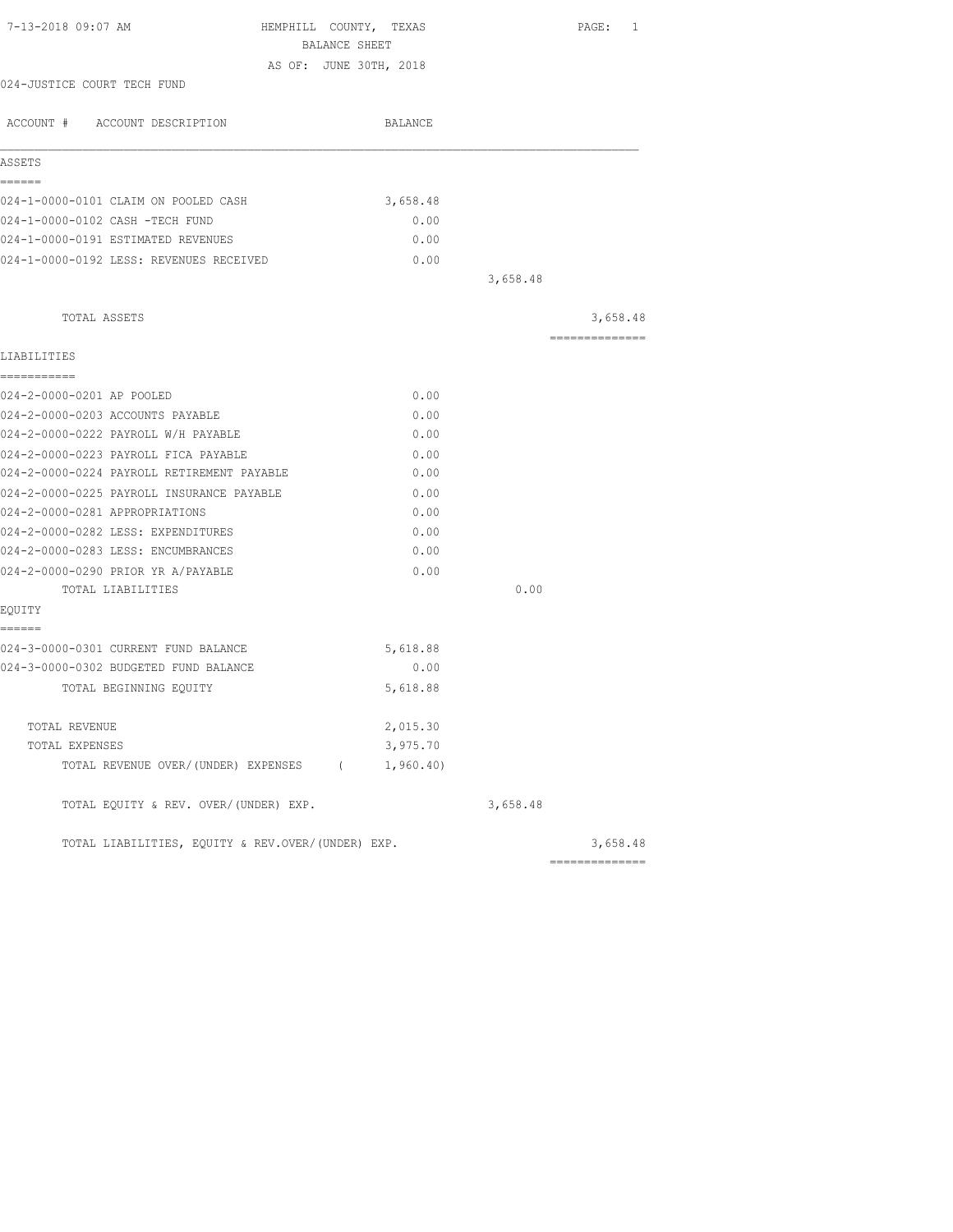| 7-13-2018 09:07 AM                                | HEMPHILL COUNTY, TEXAS |                | PAGE: 1 |
|---------------------------------------------------|------------------------|----------------|---------|
|                                                   | BALANCE SHEET          |                |         |
| 026-CLERK'S TECH FUND                             | AS OF: JUNE 30TH, 2018 |                |         |
| ACCOUNT # ACCOUNT DESCRIPTION                     | BALANCE                |                |         |
| ASSETS                                            |                        |                |         |
| ======<br>026-1-0000-0101 CLAIM ON POOLED CASH    | 940.41                 |                |         |
| 026-1-0000-0102 CASH-CLERK'S TECH FUND            | 0.00                   |                |         |
|                                                   |                        | 940.41         |         |
| TOTAL ASSETS                                      |                        |                | 940.41  |
| LIABILITIES                                       |                        | ============== |         |
| ------------<br>026-2-0000-0201 AP POOLED         | 0.00                   |                |         |
| 026-2-0000-0203 ACCOUNTS PAYABLE                  | 0.00                   |                |         |
| TOTAL LIABILITIES                                 |                        | 0.00           |         |
| EQUITY                                            |                        |                |         |
| ======                                            |                        |                |         |
| 026-3-0000-0301 CURRENT FUND BALANCE              | 0.00                   |                |         |
| TOTAL BEGINNING EOUITY                            | 0.00                   |                |         |
| TOTAL REVENUE                                     | 940.41                 |                |         |
| TOTAL EXPENSES                                    | 0.00                   |                |         |
| TOTAL REVENUE OVER/(UNDER) EXPENSES               | 940.41                 |                |         |
| TOTAL EQUITY & REV. OVER/(UNDER) EXP.             |                        | 940.41         |         |
| TOTAL LIABILITIES, EQUITY & REV.OVER/(UNDER) EXP. |                        |                | 940.41  |
|                                                   |                        | -------------- |         |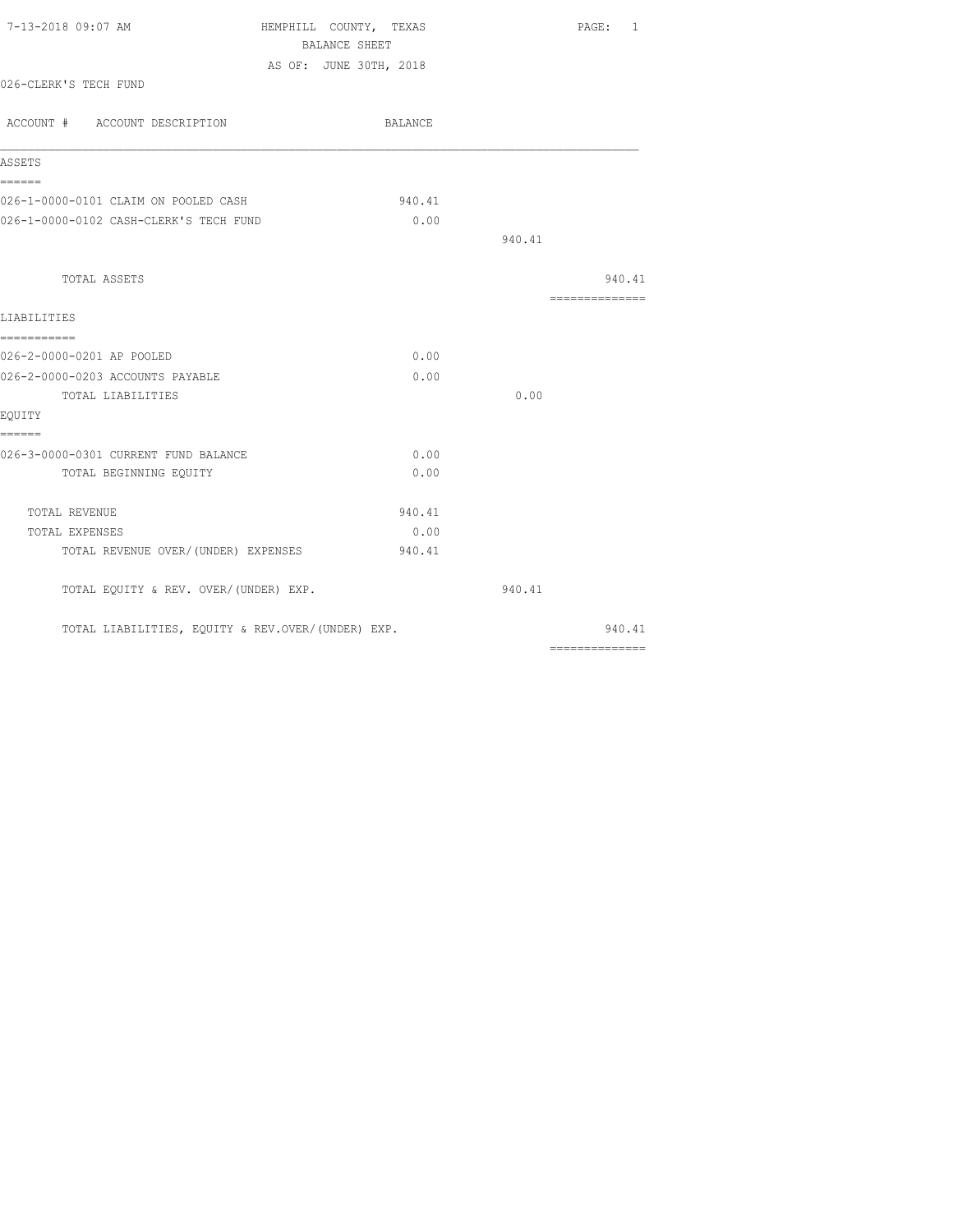| 7-13-2018 09:07 AM                                | HEMPHILL COUNTY, TEXAS |          | PAGE: 1        |
|---------------------------------------------------|------------------------|----------|----------------|
|                                                   | BALANCE SHEET          |          |                |
|                                                   | AS OF: JUNE 30TH, 2018 |          |                |
| 029-PRETRIAL INTERVENTION FUN                     |                        |          |                |
| ACCOUNT # ACCOUNT DESCRIPTION                     | BALANCE                |          |                |
| ASSETS                                            |                        |          |                |
| ======                                            |                        |          |                |
| 029-1-0000-0101 CLAIM ON POOLED CASH              | 1,500.00               |          |                |
| 029-1-0000-0102 CASH -PRETRIAL INTERVENTION       | 0.00                   |          |                |
| 029-1-0000-0191 ESTIMATED REVENUES                | 0.00                   |          |                |
| 029-1-0000-0192 LESS: REVENUES RECEIVED           | 0.00                   |          |                |
|                                                   |                        | 1,500.00 |                |
| TOTAL ASSETS                                      |                        |          | 1,500.00       |
| LIABILITIES                                       |                        |          | ============== |
| ===========                                       |                        |          |                |
| 029-2-0000-0201 AP POOLED                         | 0.00                   |          |                |
| 029-2-0000-0203 ACCOUNTS PAYABLE                  | 0.00                   |          |                |
| 029-2-0000-0281 APPROPRIATIONS                    | 0.00                   |          |                |
| 029-2-0000-0282 LESS: EXPENDITURES                | 0.00                   |          |                |
| 029-2-0000-0283 LESS: ENCUMBRANCES                | 0.00                   |          |                |
| 029-2-0000-0290 PRIOR YR A/PAYABLE                | 0.00                   |          |                |
| TOTAL LIABILITIES                                 |                        | 0.00     |                |
| EQUITY                                            |                        |          |                |
| ======                                            |                        |          |                |
| 029-3-0000-0301 CURRENT FUND BALANCE              | 500.00                 |          |                |
| 029-3-0000-0302 BUDGETED FUND BALANCE             | 0.00                   |          |                |
| TOTAL BEGINNING EQUITY                            | 500.00                 |          |                |
| TOTAL REVENUE                                     | 1,000.00               |          |                |
| TOTAL EXPENSES                                    | 0.00                   |          |                |
| TOTAL REVENUE OVER/(UNDER) EXPENSES               | 1,000.00               |          |                |
| TOTAL EQUITY & REV. OVER/(UNDER) EXP.             |                        | 1,500.00 |                |
| TOTAL LIABILITIES, EQUITY & REV.OVER/(UNDER) EXP. |                        |          | 1,500.00       |
|                                                   |                        |          | ============== |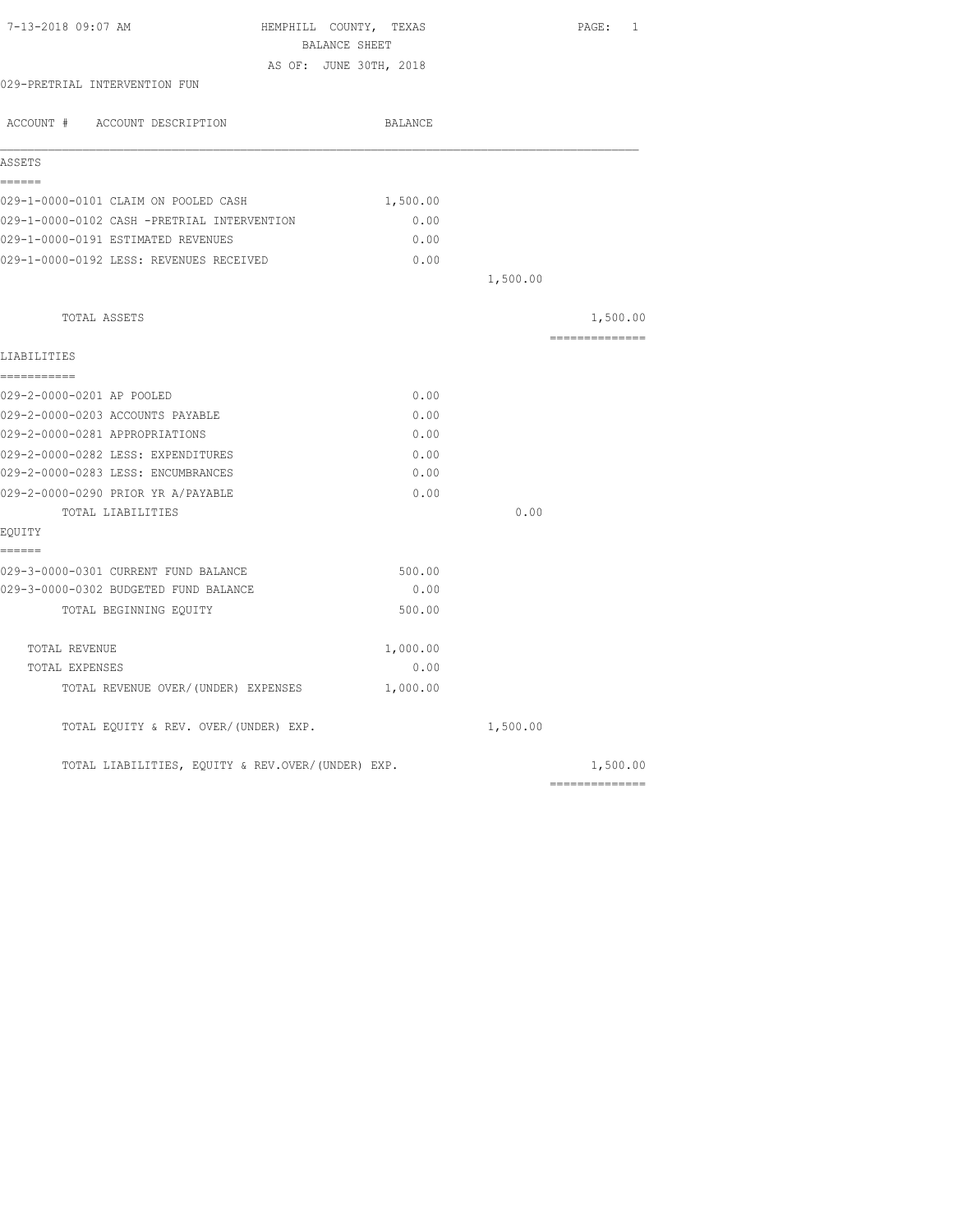| 7-13-2018 09:07 AM                                | HEMPHILL COUNTY, TEXAS<br>BALANCE SHEET |           | PAGE: 1        |
|---------------------------------------------------|-----------------------------------------|-----------|----------------|
|                                                   | AS OF: JUNE 30TH, 2018                  |           |                |
| 032-CHK COLLECTION/CO ATTY                        |                                         |           |                |
| ACCOUNT # ACCOUNT DESCRIPTION                     | BALANCE                                 |           |                |
| ASSETS                                            |                                         |           |                |
| ======<br>032-1-0000-0101 CLAIM ON POOLED CASH    | 15,583.60                               |           |                |
| 032-1-0000-0102 CASH - CHECK COLLECTION/CO ATT    | 0.00                                    |           |                |
| 032-1-0000-0103 PETTY CASH                        | 0.00                                    |           |                |
| 032-1-0000-0105 PETTY CASH-CO ATTY                | 100.00                                  |           |                |
| 032-1-0000-0191 ESTIMATED REVENUES                | 0.00                                    |           |                |
| 032-1-0000-0192 LESS: REVENUES RECEIVED           | 0.00                                    |           |                |
|                                                   |                                         | 15,683.60 |                |
| TOTAL ASSETS                                      |                                         |           | 15,683.60      |
|                                                   |                                         |           | ============== |
| LIABILITIES<br>===========                        |                                         |           |                |
| 032-2-0000-0201 AP POOLED                         | 0.00                                    |           |                |
| 032-2-0000-0203 ACCOUNTS PAYABLE                  | 0.00                                    |           |                |
| 032-2-0000-0281 APPROPRIATIONS                    | 0.00                                    |           |                |
| 032-2-0000-0282 LESS: EXPENDITURES                | 0.00                                    |           |                |
| 032-2-0000-0283 LESS: ENCUMBRANCES                | 0.00                                    |           |                |
| 032-2-0000-0290 PRIOR YR A/PAYABLE                | 0.00                                    |           |                |
| TOTAL LIABILITIES                                 |                                         | 0.00      |                |
| EQUITY<br>======                                  |                                         |           |                |
| 032-3-0000-0301 CURRENT FUND BALANCE              | 17,805.88                               |           |                |
| 032-3-0000-0302 BUDGETED FUND BALANCE             | 0.00                                    |           |                |
| TOTAL BEGINNING EQUITY                            | 17,805.88                               |           |                |
| TOTAL REVENUE                                     | 330.00                                  |           |                |
| TOTAL EXPENSES                                    | 2,452.28                                |           |                |
| TOTAL REVENUE OVER/(UNDER) EXPENSES (             | 2,122.28)                               |           |                |
| TOTAL EQUITY & REV. OVER/(UNDER) EXP.             |                                         | 15,683.60 |                |
| TOTAL LIABILITIES, EQUITY & REV.OVER/(UNDER) EXP. |                                         |           | 15,683.60      |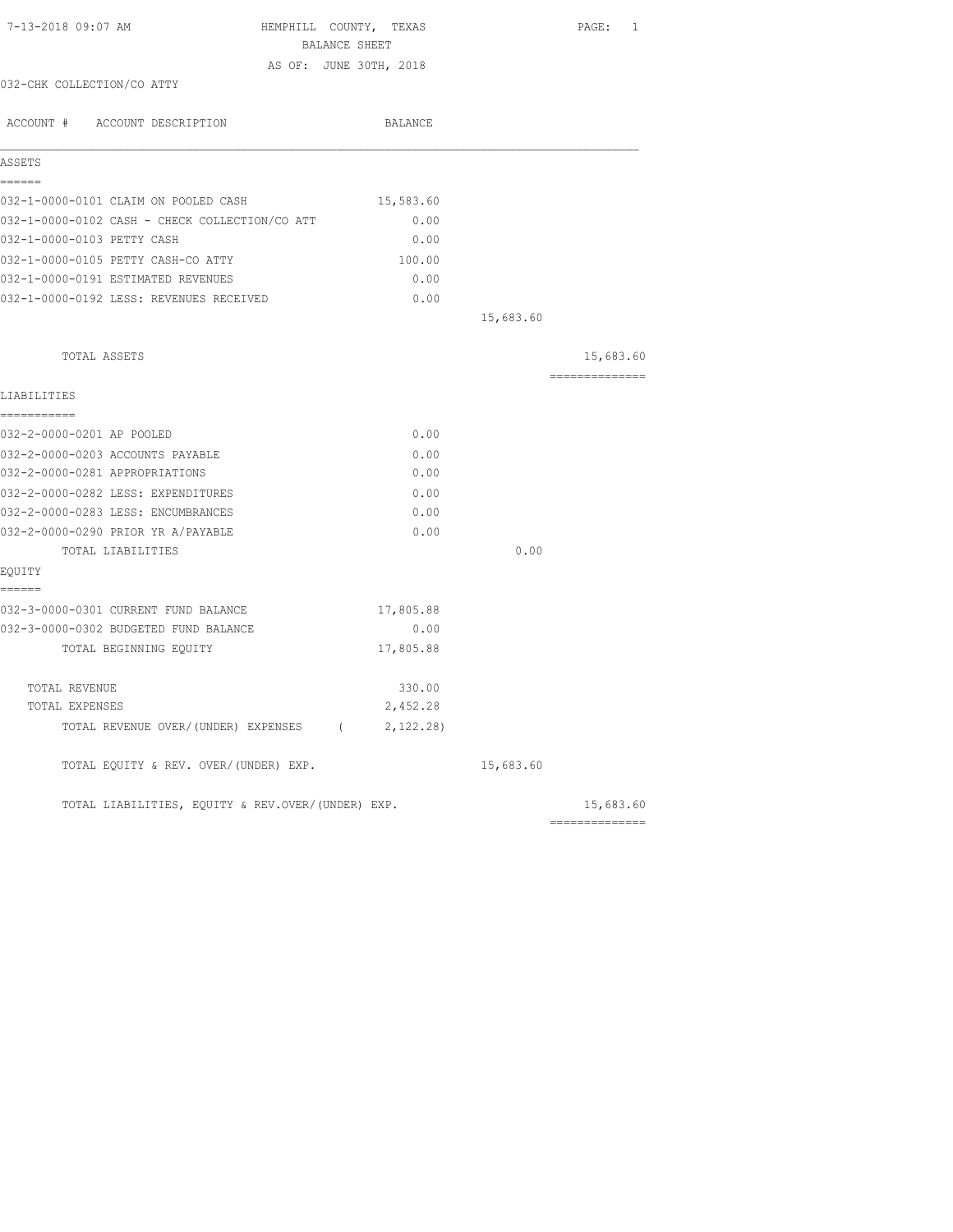| 7-13-2018 09:07 AM<br>HEMPHILL COUNTY, TEXAS<br>BALANCE SHEET |           |           | $\texttt{PAGE}$ :<br>1 |
|---------------------------------------------------------------|-----------|-----------|------------------------|
| AS OF: JUNE 30TH, 2018                                        |           |           |                        |
| 036-ANNUAL LEOSE/LAW                                          |           |           |                        |
| ACCOUNT # ACCOUNT DESCRIPTION                                 | BALANCE   |           |                        |
| ASSETS                                                        |           |           |                        |
| ------                                                        |           |           |                        |
| 036-1-0000-0101 CLAIM ON POOLED CASH                          | 10,573.92 |           |                        |
| 036-1-0000-0102 CASH - ANNUAL LEOSE/LAW                       | 0.00      |           |                        |
| 036-1-0000-0191 ESTIMATED REVENUES                            | 0.00      |           |                        |
| 036-1-0000-0192 LESS: REVENUES RECEIVED                       | 0.00      |           |                        |
|                                                               |           | 10,573.92 |                        |
| TOTAL ASSETS                                                  |           |           | 10,573.92              |
|                                                               |           |           | ==============         |
| LIABILITIES                                                   |           |           |                        |
| ===========                                                   |           |           |                        |
| 036-2-0000-0201 AP POOLED                                     | 0.00      |           |                        |
| 036-2-0000-0203 ACOUNTS PAYABLE                               | 0.00      |           |                        |
| 036-2-0000-0222 PAYROLL W/H PAYABLE                           | 0.00      |           |                        |
| 036-2-0000-0223 PAYROLL FICA PAYABLE                          | 0.00      |           |                        |
| 036-2-0000-0224 PAYROLL RETIREMENT PAYABLE                    | 0.00      |           |                        |
| 036-2-0000-0225 PAYROLL INSURANCE PAYABLE                     | 0.00      |           |                        |
| 036-2-0000-0281 APPROPRIATIONS                                | 0.00      |           |                        |
| 036-2-0000-0282 LESS: EXPENDITURES                            | 0.00      |           |                        |
| 036-2-0000-0283 LESS: ENCUMBRANCES                            | 0.00      |           |                        |
| 036-2-0000-0290 PRIOR YR A/PAYABLE                            | 0.00      |           |                        |
| TOTAL LIABILITIES                                             |           | 0.00      |                        |
| EQUITY<br>------                                              |           |           |                        |
| 036-3-0000-0301 CURRENT FUND BALANCE                          | 9,080.70  |           |                        |
| 036-3-0000-0302 BUDGETED FUND BALANCE                         | 0.00      |           |                        |
| TOTAL BEGINNING EQUITY                                        | 9,080.70  |           |                        |
| TOTAL REVENUE                                                 | 1,493.22  |           |                        |
| TOTAL EXPENSES                                                | 0.00      |           |                        |
| TOTAL REVENUE OVER/(UNDER) EXPENSES                           | 1,493.22  |           |                        |
| TOTAL EQUITY & REV. OVER/(UNDER) EXP.                         |           | 10,573.92 |                        |
| TOTAL LIABILITIES, EQUITY & REV.OVER/(UNDER) EXP.             |           |           | 10,573.92              |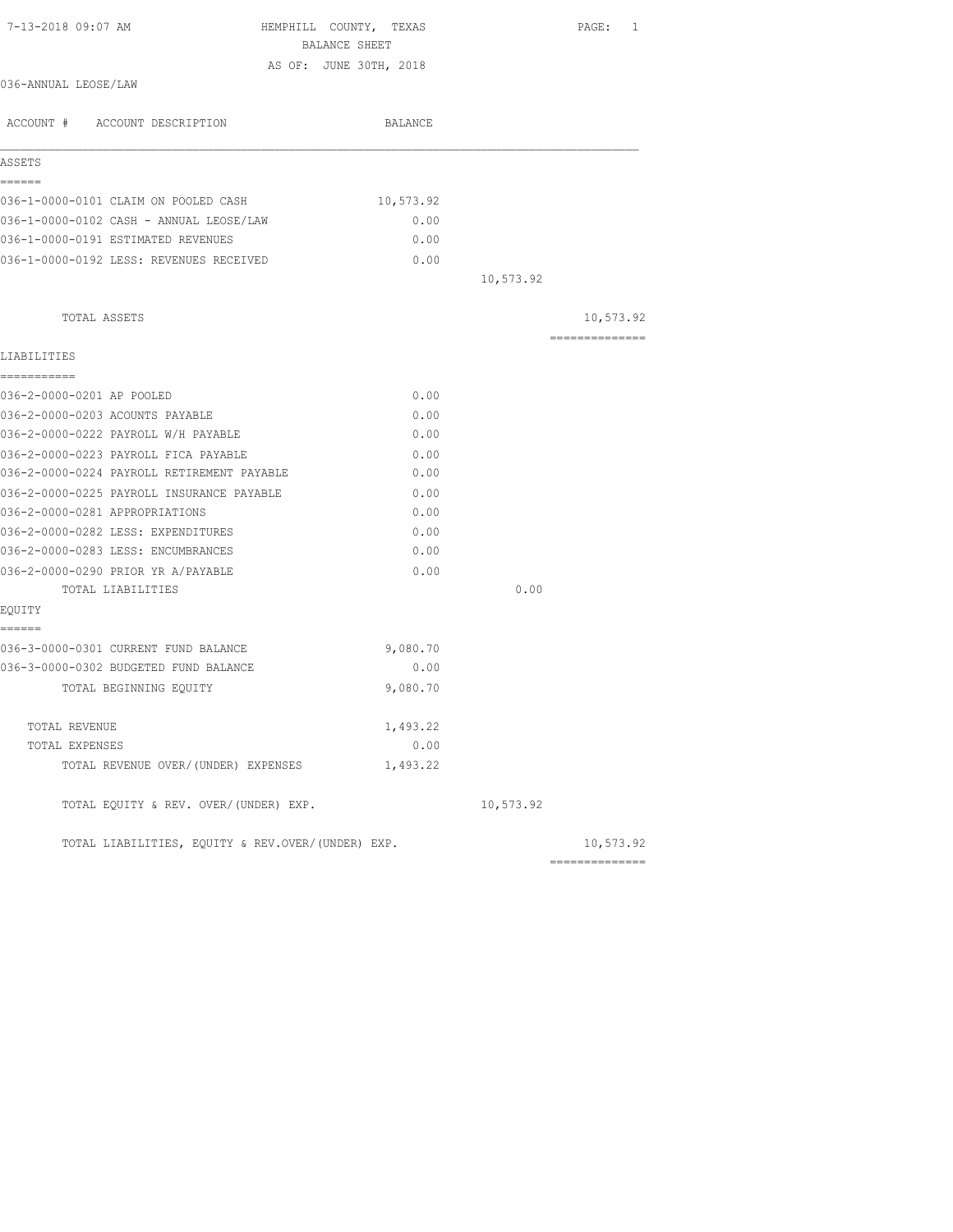| 7-13-2018 09:07 AM                                | HEMPHILL COUNTY, TEXAS<br>BALANCE SHEET |           | PAGE: 1         |
|---------------------------------------------------|-----------------------------------------|-----------|-----------------|
|                                                   | AS OF: JUNE 30TH, 2018                  |           |                 |
| 046-SCAAP                                         |                                         |           |                 |
| ACCOUNT # ACCOUNT DESCRIPTION                     | BALANCE                                 |           |                 |
| ASSETS                                            |                                         |           |                 |
| ======                                            |                                         |           |                 |
| 046-1-0000-0101 CLAIM ON POOLED CASH              | 65,265.58                               |           |                 |
| 046-1-0000-0102 CASH - SCAAP                      | 0.00                                    |           |                 |
| 046-1-0000-0191 ESTIMATED REVENUES                | 0.00                                    |           |                 |
| 046-1-0000-0192 LESS: REVENUES RECEIVED           | 0.00                                    |           |                 |
|                                                   |                                         | 65,265.58 |                 |
| TOTAL ASSETS                                      |                                         |           | 65,265.58       |
| LIABILITIES                                       |                                         |           | --------------  |
| -----------<br>046-2-0000-0201 AP POOLED          | 0.00                                    |           |                 |
| 046-2-0000-0203 ACOUNTS PAYABLE                   | 0.00                                    |           |                 |
| 046-2-0000-0222 PAYROLL W/H PAYABLE               | 0.00                                    |           |                 |
| 046-2-0000-0223 PAYROLL FICA PAYABLE              | 0.00                                    |           |                 |
| 046-2-0000-0224 PAYROLL RETIREMENT PAYABLE        | 0.00                                    |           |                 |
| 046-2-0000-0225 PAYROLL INSURANCE PAYABLE         | 0.00                                    |           |                 |
| 046-2-0000-0281 APPROPRIATIONS                    | 0.00                                    |           |                 |
| 046-2-0000-0282 LESS: EXPENDITURES                | 0.00                                    |           |                 |
| 046-2-0000-0283 LESS: ENCUMBRANCES                | 0.00                                    |           |                 |
| TOTAL LIABILITIES                                 |                                         | 0.00      |                 |
| EQUITY                                            |                                         |           |                 |
| ------                                            |                                         |           |                 |
| 046-3-0000-0301 CURRENT FUND BALANCE              | 65,265.58                               |           |                 |
| 046-3-0000-0302 BUDGETED FUND BALANCE             | 0.00                                    |           |                 |
| TOTAL BEGINNING EQUITY                            | 65,265.58                               |           |                 |
| TOTAL REVENUE                                     | 0.00                                    |           |                 |
| TOTAL EXPENSES                                    | 0.00                                    |           |                 |
| TOTAL REVENUE OVER/(UNDER) EXPENSES               | 0.00                                    |           |                 |
| TOTAL EQUITY & REV. OVER/(UNDER) EXP.             |                                         | 65,265.58 |                 |
| TOTAL LIABILITIES, EQUITY & REV.OVER/(UNDER) EXP. |                                         |           | 65,265.58       |
|                                                   |                                         |           | --------------- |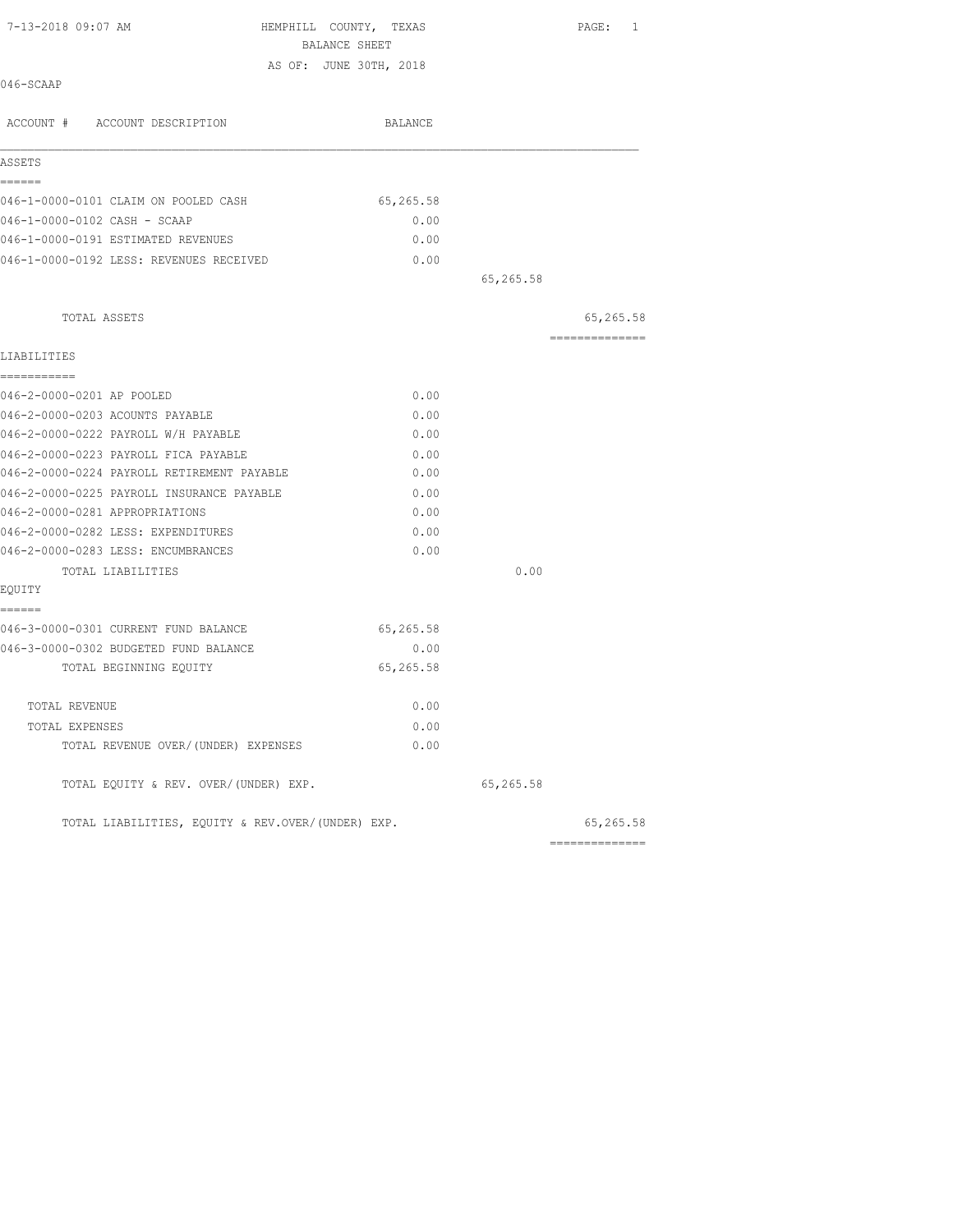| 7-13-2018 09:07 AM                                | HEMPHILL COUNTY, TEXAS | <b>BALANCE SHEET</b> |           | PAGE: 1                                                                                                                                                                                                                                                                                                                                                                                                                                                                                |
|---------------------------------------------------|------------------------|----------------------|-----------|----------------------------------------------------------------------------------------------------------------------------------------------------------------------------------------------------------------------------------------------------------------------------------------------------------------------------------------------------------------------------------------------------------------------------------------------------------------------------------------|
|                                                   | AS OF: JUNE 30TH, 2018 |                      |           |                                                                                                                                                                                                                                                                                                                                                                                                                                                                                        |
| 047-SHERIFF COMMISSARY                            |                        |                      |           |                                                                                                                                                                                                                                                                                                                                                                                                                                                                                        |
| ACCOUNT # ACCOUNT DESCRIPTION                     |                        | BALANCE              |           |                                                                                                                                                                                                                                                                                                                                                                                                                                                                                        |
| ASSETS                                            |                        |                      |           |                                                                                                                                                                                                                                                                                                                                                                                                                                                                                        |
| ======<br>047-1-0000-0101 SHERIFF COMMISSARY      |                        | 12,971.52            |           |                                                                                                                                                                                                                                                                                                                                                                                                                                                                                        |
| 047-1-0000-0102 CASH-SHERIFF COMMISSARY           |                        | 0.00                 |           |                                                                                                                                                                                                                                                                                                                                                                                                                                                                                        |
|                                                   |                        |                      | 12,971.52 |                                                                                                                                                                                                                                                                                                                                                                                                                                                                                        |
| TOTAL ASSETS                                      |                        |                      |           | 12,971.52                                                                                                                                                                                                                                                                                                                                                                                                                                                                              |
|                                                   |                        |                      |           | $\begin{array}{cccccccccc} \multicolumn{2}{c}{} & \multicolumn{2}{c}{} & \multicolumn{2}{c}{} & \multicolumn{2}{c}{} & \multicolumn{2}{c}{} & \multicolumn{2}{c}{} & \multicolumn{2}{c}{} & \multicolumn{2}{c}{} & \multicolumn{2}{c}{} & \multicolumn{2}{c}{} & \multicolumn{2}{c}{} & \multicolumn{2}{c}{} & \multicolumn{2}{c}{} & \multicolumn{2}{c}{} & \multicolumn{2}{c}{} & \multicolumn{2}{c}{} & \multicolumn{2}{c}{} & \multicolumn{2}{c}{} & \multicolumn{2}{c}{} & \mult$ |
| EOUITY                                            |                        |                      |           |                                                                                                                                                                                                                                                                                                                                                                                                                                                                                        |
| ======                                            |                        |                      |           |                                                                                                                                                                                                                                                                                                                                                                                                                                                                                        |
| 047-3-0000-0301 SHERIFF COMMISSARY                |                        | 12,971.52            |           |                                                                                                                                                                                                                                                                                                                                                                                                                                                                                        |
| TOTAL BEGINNING EQUITY                            |                        | 12,971.52            |           |                                                                                                                                                                                                                                                                                                                                                                                                                                                                                        |
| TOTAL REVENUE                                     |                        | 0.00                 |           |                                                                                                                                                                                                                                                                                                                                                                                                                                                                                        |
| TOTAL EXPENSES                                    |                        | 0.00                 |           |                                                                                                                                                                                                                                                                                                                                                                                                                                                                                        |
| TOTAL REVENUE OVER/(UNDER) EXPENSES               |                        | 0.00                 |           |                                                                                                                                                                                                                                                                                                                                                                                                                                                                                        |
| TOTAL EQUITY & REV. OVER/(UNDER) EXP.             |                        |                      | 12,971.52 |                                                                                                                                                                                                                                                                                                                                                                                                                                                                                        |
| TOTAL LIABILITIES, EQUITY & REV.OVER/(UNDER) EXP. |                        |                      |           | 12,971.52<br>==============                                                                                                                                                                                                                                                                                                                                                                                                                                                            |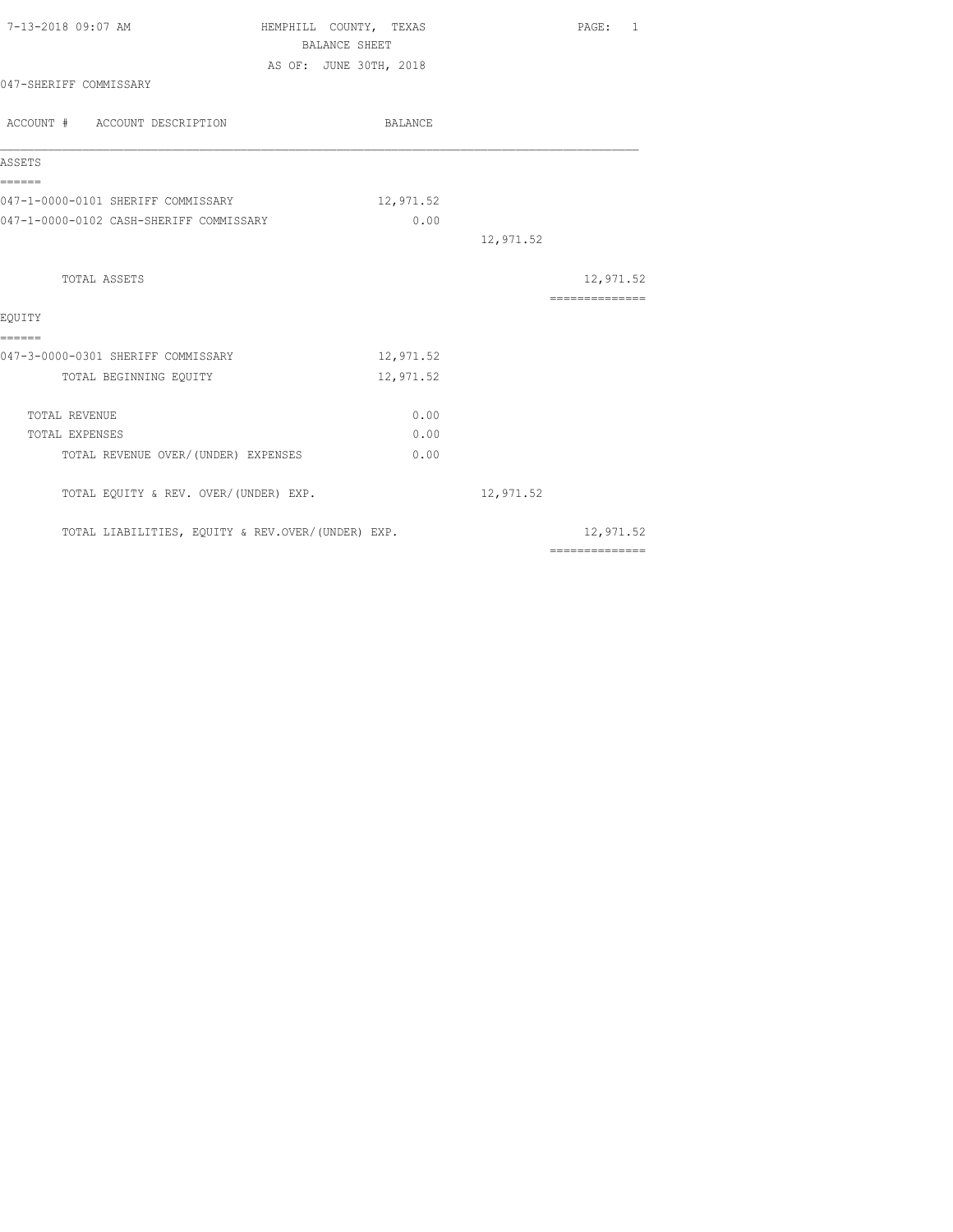| 7-13-2018 09:07 AM                                                      | HEMPHILL COUNTY, TEXAS<br><b>BALANCE SHEET</b> | PAGE: 1                                                                                                                                                                                                                                                                                                                                                                                                                                                                                |
|-------------------------------------------------------------------------|------------------------------------------------|----------------------------------------------------------------------------------------------------------------------------------------------------------------------------------------------------------------------------------------------------------------------------------------------------------------------------------------------------------------------------------------------------------------------------------------------------------------------------------------|
| 048-SHERIFF SEIZURE                                                     | AS OF: JUNE 30TH, 2018                         |                                                                                                                                                                                                                                                                                                                                                                                                                                                                                        |
| ACCOUNT # ACCOUNT DESCRIPTION                                           | BALANCE                                        |                                                                                                                                                                                                                                                                                                                                                                                                                                                                                        |
| ASSETS                                                                  |                                                |                                                                                                                                                                                                                                                                                                                                                                                                                                                                                        |
| ======<br>048-1-0000-0102 CASH                                          | 3,810.33                                       | 3,810.33                                                                                                                                                                                                                                                                                                                                                                                                                                                                               |
| TOTAL ASSETS                                                            |                                                | 3,810.33<br>---------------                                                                                                                                                                                                                                                                                                                                                                                                                                                            |
| EOUITY<br>======                                                        |                                                |                                                                                                                                                                                                                                                                                                                                                                                                                                                                                        |
| 048-3-0000-0301 FUND BALANCE<br>TOTAL BEGINNING EQUITY                  | 3,810.33<br>3,810.33                           |                                                                                                                                                                                                                                                                                                                                                                                                                                                                                        |
| TOTAL REVENUE<br>TOTAL EXPENSES<br>TOTAL REVENUE OVER/ (UNDER) EXPENSES | 0.00<br>0.00<br>0.00                           |                                                                                                                                                                                                                                                                                                                                                                                                                                                                                        |
| TOTAL EQUITY & REV. OVER/(UNDER) EXP.                                   |                                                | 3,810.33                                                                                                                                                                                                                                                                                                                                                                                                                                                                               |
| TOTAL LIABILITIES, EQUITY & REV.OVER/(UNDER) EXP.                       |                                                | 3,810.33                                                                                                                                                                                                                                                                                                                                                                                                                                                                               |
|                                                                         |                                                | $\begin{array}{cccccccccc} \multicolumn{2}{c}{} & \multicolumn{2}{c}{} & \multicolumn{2}{c}{} & \multicolumn{2}{c}{} & \multicolumn{2}{c}{} & \multicolumn{2}{c}{} & \multicolumn{2}{c}{} & \multicolumn{2}{c}{} & \multicolumn{2}{c}{} & \multicolumn{2}{c}{} & \multicolumn{2}{c}{} & \multicolumn{2}{c}{} & \multicolumn{2}{c}{} & \multicolumn{2}{c}{} & \multicolumn{2}{c}{} & \multicolumn{2}{c}{} & \multicolumn{2}{c}{} & \multicolumn{2}{c}{} & \multicolumn{2}{c}{} & \mult$ |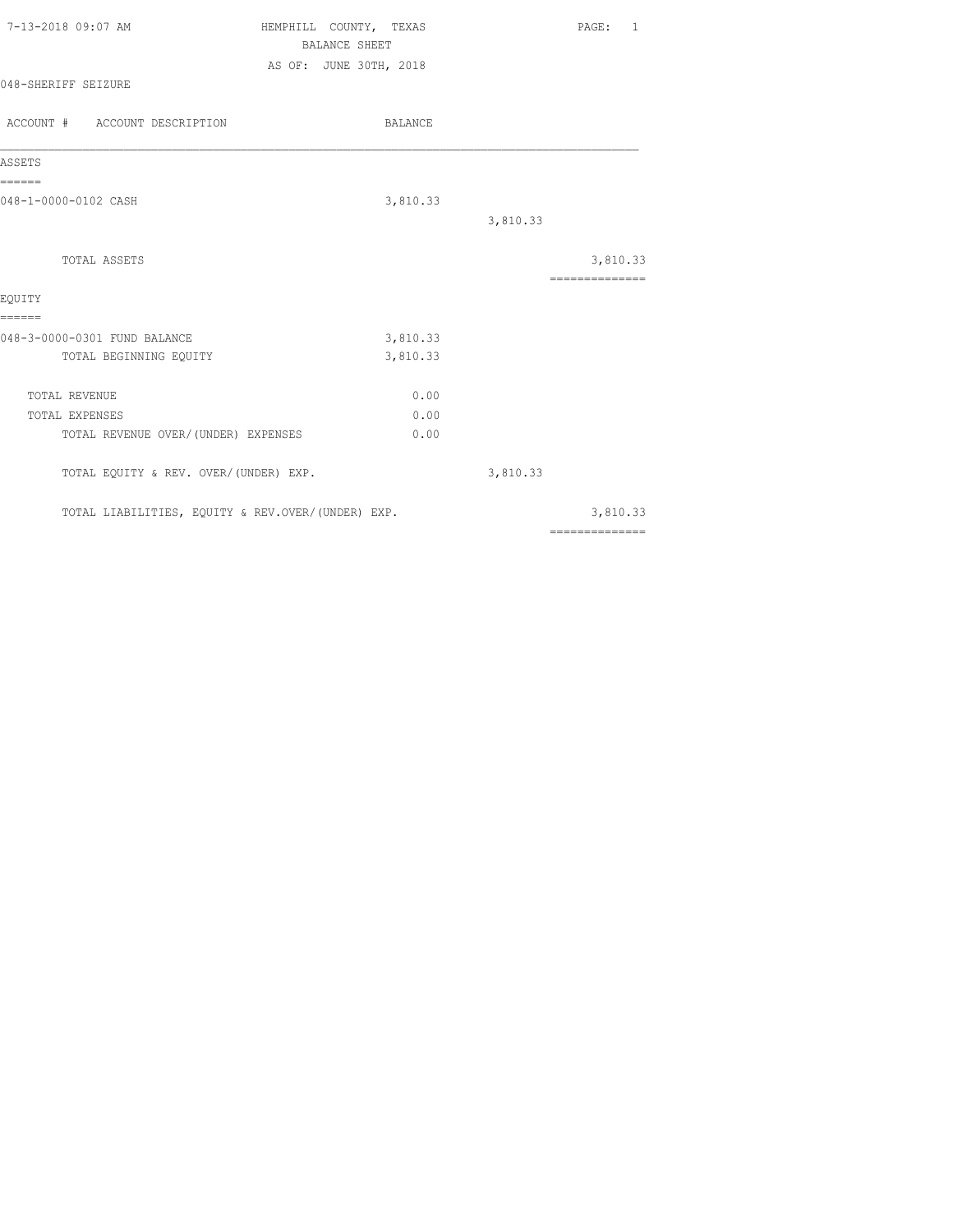| 7-13-2018 09:07 AM                                                               | HEMPHILL COUNTY, TEXAS<br>BALANCE SHEET<br>AS OF: JUNE 30TH, 2018 | PAGE: 1                      |
|----------------------------------------------------------------------------------|-------------------------------------------------------------------|------------------------------|
| 055-BROWN REWARD                                                                 |                                                                   |                              |
| ACCOUNT # ACCOUNT DESCRIPTION                                                    | BALANCE                                                           |                              |
| ASSETS                                                                           |                                                                   |                              |
| ======<br>055-1-0000-0102 CASH-BROWN REWARD                                      | 12, 152.74                                                        | 12, 152.74                   |
| TOTAL ASSETS                                                                     |                                                                   | 12, 152.74<br>-------------- |
| LIABILITIES                                                                      |                                                                   |                              |
| ===========<br>055-2-0000-0203 ACCOUNTS PAYABLE<br>TOTAL LIABILITIES<br>EOUITY   | 0.00                                                              | 0.00                         |
| ------<br>055-3-0000-0301 CURRENT FUND BALANCE<br>TOTAL BEGINNING EQUITY         | 0.00<br>0.00                                                      |                              |
| TOTAL REVENUE<br>TOTAL EXPENSES<br>TOTAL REVENUE OVER/(UNDER) EXPENSES 12,152.74 | 12, 152.74<br>0.00                                                |                              |
| TOTAL EQUITY & REV. OVER/(UNDER) EXP.                                            |                                                                   | 12, 152.74                   |
| TOTAL LIABILITIES, EQUITY & REV.OVER/(UNDER) EXP.                                |                                                                   | 12, 152.74                   |
|                                                                                  |                                                                   | ==============               |